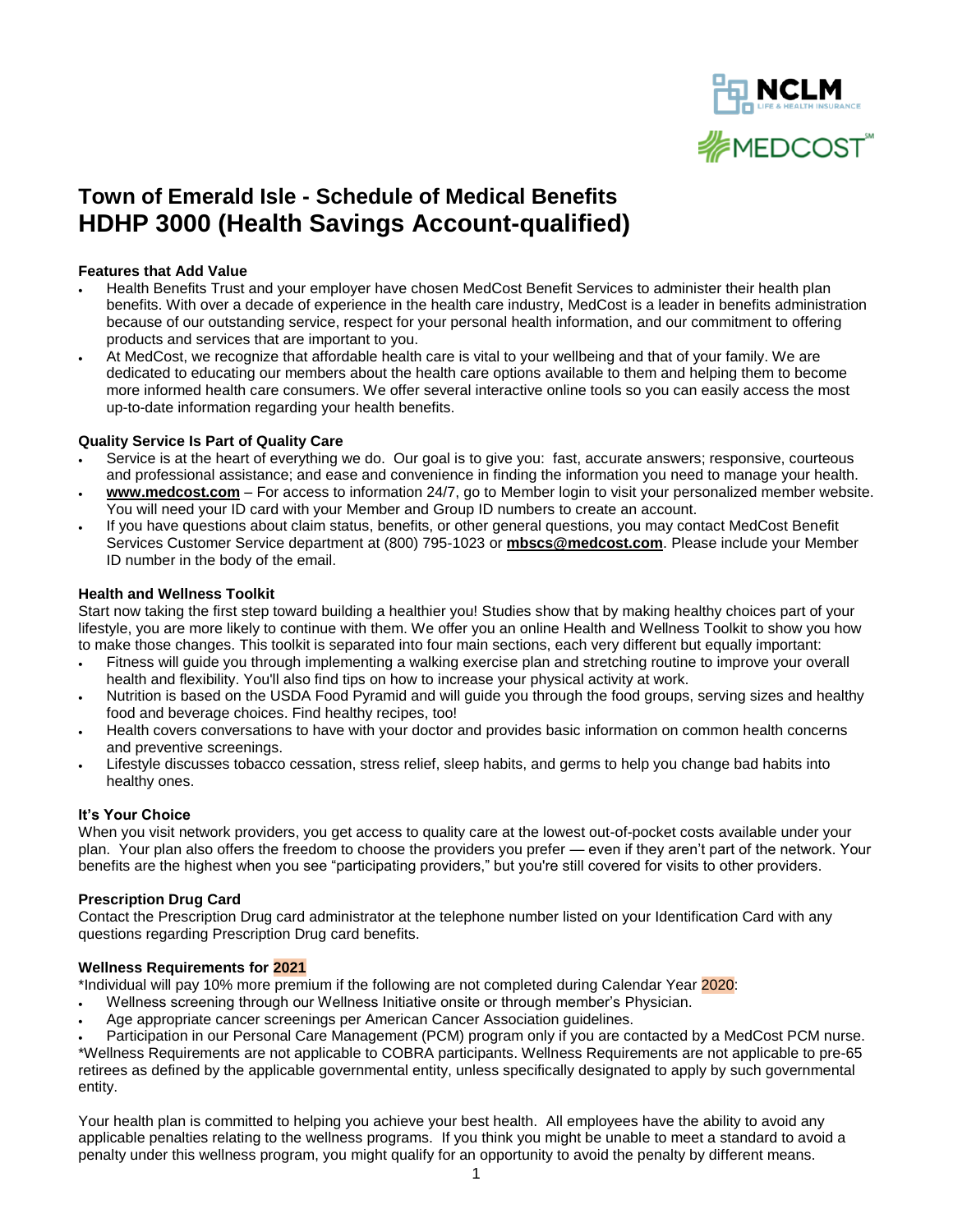Contact [MIT@nclm.org](mailto:MIT@nclm.org) and we will work with you and, if you wish, with your doctor to find a wellness program with the same reward that is right for you in light of your health status.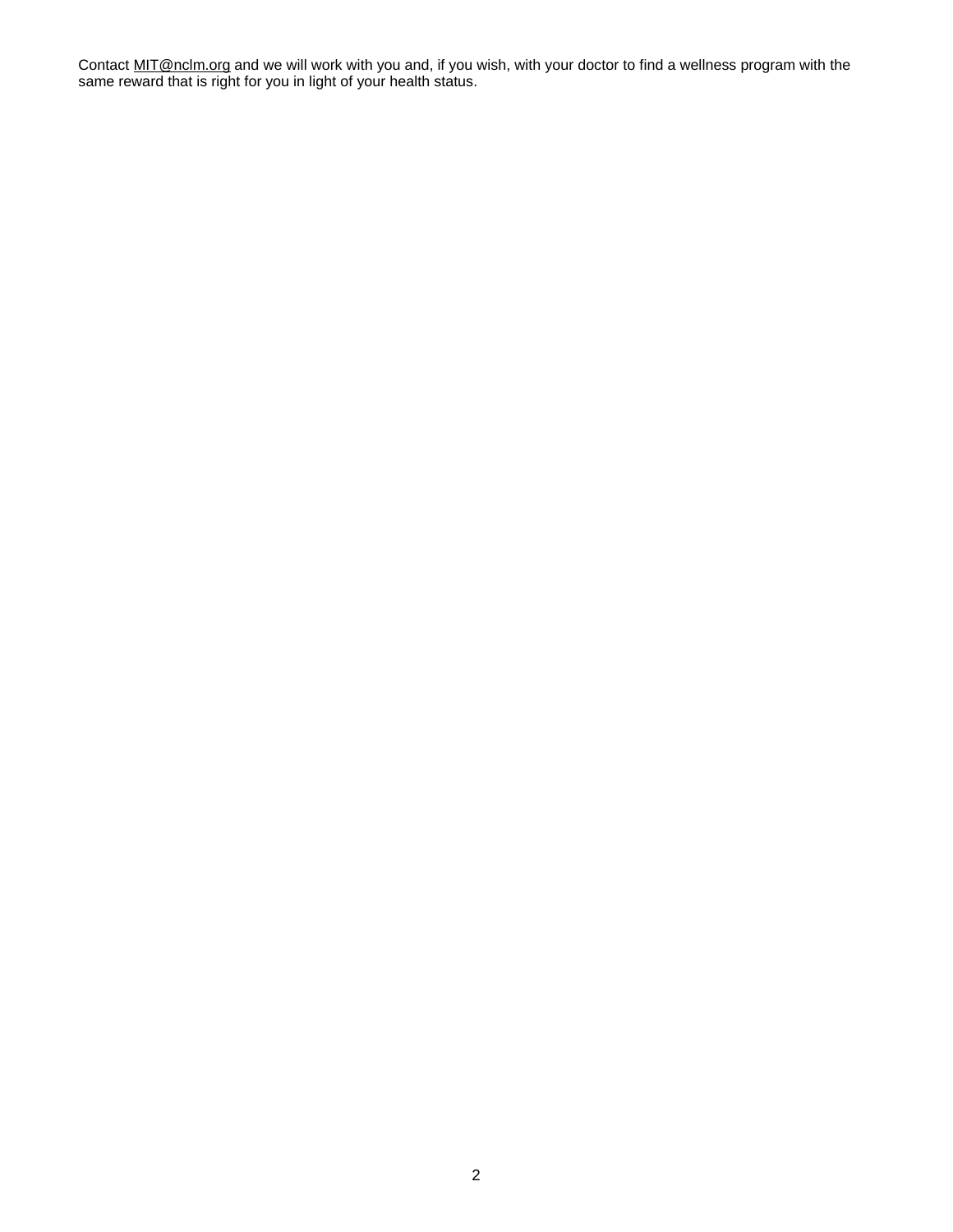# **SCHEDULE OF BENEFITS Town of Emerald Isle - HDHP 3000 This option is qualified for a Health Savings Account (HSA).**

**2020**

For access to information 24/7, go to **[www.medcost.com](http://www.medcost.com/)** and go to Member Login to visit the personalized website; use ID card with Member and Group ID numbers to create an account. For questions about claim status, benefits or other general questions, contact MedCost Benefit Services Customer Service at (800) 795-1023 or **mbscs@medcost.com**; please include Member ID in body of email.

This Schedule of Benefits is an outline of benefits of the Employee Benefit Plan provided by your Employer. The basis of payment of the benefits described herein will be determined by the provider of services and claims rules of the Plan. All benefits described in this Schedule are subject to the exclusions and limitations described more fully in the Summary Plan Description.

| See also Master Summary Plan Description for details of the Plan. |                                                                                                                                                                    |  |  |
|-------------------------------------------------------------------|--------------------------------------------------------------------------------------------------------------------------------------------------------------------|--|--|
| <b>Waiting Period</b>                                             | Effective on date deemed by the governmental unit                                                                                                                  |  |  |
| <b>Spousal Definition</b>                                         | The Town of Emerald Isle does not offer spousal coverage for medical benefits.                                                                                     |  |  |
| <b>Dependent Children</b>                                         | Coverage for Dependent children is extended to the end of the month during which the                                                                               |  |  |
|                                                                   | 26th birthday occurs.                                                                                                                                              |  |  |
| <b>Retirees / Board</b><br><b>Members</b>                         | See Master Summary Plan Description / governmental unit for details.                                                                                               |  |  |
| <b>Open Enrollment</b>                                            | Benefit choices made during Open Enrollment are effective on July 1 <sup>st</sup> unless<br>otherwise specified by governmental unit's Human Resources department. |  |  |
| <b>Leave of Absence</b>                                           | FMLA. See Master Summary Plan Description.                                                                                                                         |  |  |
|                                                                   | Other than FMLA. See Master Summary Plan Description.                                                                                                              |  |  |
|                                                                   | <b>Network and Health Management</b>                                                                                                                               |  |  |
| <b>Network / Travel Option</b>                                    | As indicated on Identification card                                                                                                                                |  |  |
| <b>Precertification</b>                                           | Hospital admissions and Residential Treatment*<br>$\bullet$                                                                                                        |  |  |
|                                                                   | Transplant services**<br>$\bullet$                                                                                                                                 |  |  |
|                                                                   | Hospital observation unit stays of more than 48 hours                                                                                                              |  |  |
|                                                                   | Certain diagnostic services rendered as Outpatient or in Physician's office; see                                                                                   |  |  |
|                                                                   | Outpatient Review below***                                                                                                                                         |  |  |
|                                                                   | Dialysis services****                                                                                                                                              |  |  |
|                                                                   | Intensive Outpatient and Partial Hospitalization*****                                                                                                              |  |  |
| Penalties                                                         | *Non-precertified room and board charges will be denied.                                                                                                           |  |  |
|                                                                   | **Failure to precertify Transplant Services will result in a 50% reduction in benefits.                                                                            |  |  |
|                                                                   | ***Non-precertified diagnostic services listed under Outpatient Review will be denied.                                                                             |  |  |
|                                                                   | ****Failure to precertify dialysis will result in associated charges from the first treatment                                                                      |  |  |
|                                                                   | date being denied.                                                                                                                                                 |  |  |
|                                                                   | *****Non-precertified days / visits will be denied. See Medical Benefit Exclusions and                                                                             |  |  |
|                                                                   | Defined Terms in Summary Plan Description.                                                                                                                         |  |  |
| <b>Outpatient Review</b>                                          | Precertification is required for MRI, CT and PET scans performed in Physician's office                                                                             |  |  |
|                                                                   | or as an Outpatient. Services performed in emergent situations (to rule out need for                                                                               |  |  |
|                                                                   | surgery or urgent treatment) are not subject to the requirement for Outpatient Review /                                                                            |  |  |
|                                                                   | Precertification.                                                                                                                                                  |  |  |
| Penalty                                                           | Non-precertified diagnostic services listed under Outpatient Review will be denied.                                                                                |  |  |
| <b>Case Management</b>                                            | Life-altering injuries, illnesses and diagnoses need specialized care. MedCost has                                                                                 |  |  |
|                                                                   | individualized intervention and care for those navigating severe health conditions. The                                                                            |  |  |
|                                                                   | goal of Case Management is to promote improved quality of life outcomes while                                                                                      |  |  |
|                                                                   | ensuring the best use of available resources.                                                                                                                      |  |  |
|                                                                   |                                                                                                                                                                    |  |  |
|                                                                   | The Behavioral Health Solution program, a partnership with Carolina Behavioral Health                                                                              |  |  |
|                                                                   | Alliance (CBHA), is a component of Case Management that includes additional                                                                                        |  |  |
|                                                                   | information, support and care for Plan Participants who are receiving Plan benefits for                                                                            |  |  |
|                                                                   | Mental Health and / or Substance Use Disorders.                                                                                                                    |  |  |
|                                                                   |                                                                                                                                                                    |  |  |
|                                                                   | See the remainder of the Summary Plan Description for additional details                                                                                           |  |  |
| <b>Personal Care</b>                                              | Personal Care Management (PCM) is individualized care designed to help create                                                                                      |  |  |
| <b>Management (PCM)</b>                                           | positive outcomes for those who are suffering from chronic conditions.                                                                                             |  |  |
| <b>SmartStarts Prenatal</b>                                       | SmartStarts is a voluntary Employee wellness program, focused on educating                                                                                         |  |  |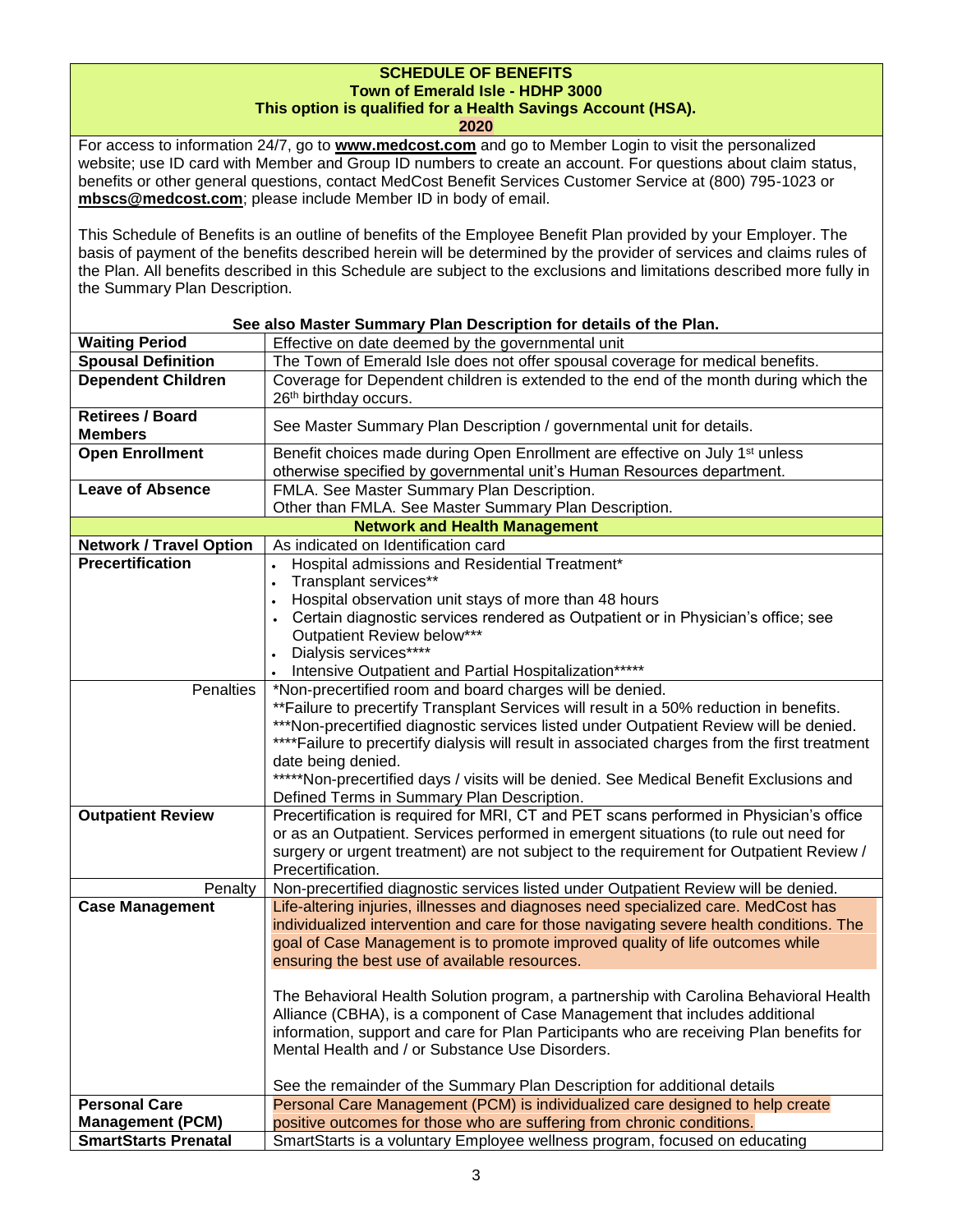| Program                                                         |            | expectant mothers and mentoring them through each trimester of Pregnancy.                                         |                       |  |
|-----------------------------------------------------------------|------------|-------------------------------------------------------------------------------------------------------------------|-----------------------|--|
| Incentive                                                       |            | The Plan provides an incentive for participation in this program. If you are enrolled in                          |                       |  |
|                                                                 |            | SmartStarts during the first trimester, The MIT health plan will reimburse \$150 (via a                           |                       |  |
|                                                                 |            | check), or if during the second trimester, \$75 (via a check), upon completion of the                             |                       |  |
|                                                                 |            | program. For more information on the MedCost SmartStarts Program, call toll-free                                  |                       |  |
| (800) 795-1023 and / or see Summary Plan Description (booklet). |            |                                                                                                                   |                       |  |
|                                                                 |            | <b>Benefit Maximums / Deductibles / Out-of-Pocket</b>                                                             |                       |  |
|                                                                 |            | <b>In-Network</b>                                                                                                 | <b>Non-Network</b>    |  |
|                                                                 |            | This Plan does not apply a Lifetime or Annual Benefit Maximum to each Plan Participant for the total claim        |                       |  |
|                                                                 |            | expenses incurred and paid while covered under this Plan.                                                         |                       |  |
| Deductible                                                      | Individual | \$3,000                                                                                                           | \$3,000               |  |
|                                                                 | Family     | \$6,000                                                                                                           | \$6,000               |  |
| <b>Embedded Deductible:</b>                                     |            |                                                                                                                   |                       |  |
|                                                                 |            | Benefits are payable for Individual once the Individual Deductible is met. Family Deductible does not have to be  |                       |  |
|                                                                 |            | met before benefits can be paid for Individual.                                                                   |                       |  |
|                                                                 |            |                                                                                                                   |                       |  |
| Out-of-                                                         | Individual | \$3,000                                                                                                           | \$3,000               |  |
| Pocket                                                          |            |                                                                                                                   |                       |  |
| Maximum                                                         | Family     | \$6,000                                                                                                           | \$6,000               |  |
| Embedded Out-of-Pocket Maximum:                                 |            |                                                                                                                   |                       |  |
|                                                                 |            | The Family Out-of-Pocket Maximum does not have to be met before an Individual's Out-of-Pocket Maximum is          |                       |  |
| considered to be satisfied.                                     |            |                                                                                                                   |                       |  |
|                                                                 |            | Out-of-Pocket Maximum includes Copays if any, Coinsurance, and Deductibles, and excludes non-covered              |                       |  |
|                                                                 |            | services, premiums, and any applicable penalties.                                                                 |                       |  |
|                                                                 |            |                                                                                                                   |                       |  |
|                                                                 |            | Once the Out-of-Pocket Maximum is reached, the Plan pays 100% of eligible charges for the remainder of the Plan   |                       |  |
|                                                                 |            | or Calendar Year, except for benefit penalties.                                                                   |                       |  |
|                                                                 |            |                                                                                                                   |                       |  |
|                                                                 |            |                                                                                                                   |                       |  |
|                                                                 |            | Family members meet only their individual Out-of-Pocket and then their claims will be covered at 100%. If the     |                       |  |
|                                                                 |            | family Out-of-Pocket has been met prior to their individual Out-of-Pocket being met, their claims will be paid at |                       |  |
| 100%.                                                           |            |                                                                                                                   |                       |  |
|                                                                 |            |                                                                                                                   |                       |  |
|                                                                 |            | Network and Non-Network Deductibles and Out-of-Pocket Maximums accumulate                                         |                       |  |
|                                                                 |            | towards each other.                                                                                               |                       |  |
| <b>Benefit Year</b>                                             |            | July 1 <sup>st</sup> through June 30 <sup>th</sup>                                                                |                       |  |
|                                                                 |            | <b>Inpatient Hospital Services</b>                                                                                |                       |  |
|                                                                 |            | <b>In-Network</b>                                                                                                 | <b>Non-Network</b>    |  |
| Room and Board                                                  |            | 100% after Deductible                                                                                             | 100% after Deductible |  |
| Precertification required                                       |            | Includes the medical services and supplies furnished by a Hospital, Ambulatory                                    |                       |  |
|                                                                 |            | Surgical Center or a Birthing Center; after 48 observation hours, a confinement will be                           |                       |  |
|                                                                 |            | considered an inpatient confinement and will require precertification.                                            |                       |  |
|                                                                 |            | If you occupy a private Hospital room, you will pay the difference between the                                    |                       |  |
|                                                                 |            |                                                                                                                   |                       |  |
|                                                                 |            | Hospital's charges for a private room and the charge for a semiprivate room. If the                               |                       |  |
|                                                                 |            | Hospital does not have semiprivate rooms or a semiprivate room is unavailable, or your                            |                       |  |
|                                                                 |            | medical condition requires a private room (as determined by the Claims Administrator),                            |                       |  |
|                                                                 |            | the Plan will consider the private room rate.                                                                     |                       |  |
|                                                                 |            | Payment for Critical Care room and board will be based on the Hospital's ICU charge.                              |                       |  |
| <b>Physician Inpatient</b><br><b>Services</b>                   |            | 100% after Deductible                                                                                             | 100% after Deductible |  |
|                                                                 |            | The Plan covers professional services of a Physician for Inpatient surgical or medical                            |                       |  |
|                                                                 |            | services.                                                                                                         |                       |  |
|                                                                 |            | When multiple procedures are performed during the same operative session, benefits                                |                       |  |
|                                                                 |            | will be based on Medically Necessary services. Allowable expenses will be determined                              |                       |  |
|                                                                 |            | based on the complexity of the procedures. 100% of the allowable expense for the                                  |                       |  |
|                                                                 |            | most complex will be considered and 50% of the allowable expense or billed charge                                 |                       |  |
|                                                                 |            | will be considered for each additional procedure. An assistant surgeon will be                                    |                       |  |
|                                                                 |            | considered eligible when Medical Necessity has been determined based on standard                                  |                       |  |
|                                                                 |            | practices. Benefits will be based on 20% of the allowable expense or billed charge.                               |                       |  |
| <b>Other Inpatient</b>                                          |            |                                                                                                                   |                       |  |
| <b>Services</b>                                                 |            | 100% after Deductible                                                                                             | 100% after Deductible |  |
|                                                                 |            | <b>Emergency and Urgent Care Services</b>                                                                         |                       |  |
| <b>Emergency Room</b>                                           |            | <b>In-Network</b><br>100% after In-Network Deductible                                                             | <b>Non-Network</b>    |  |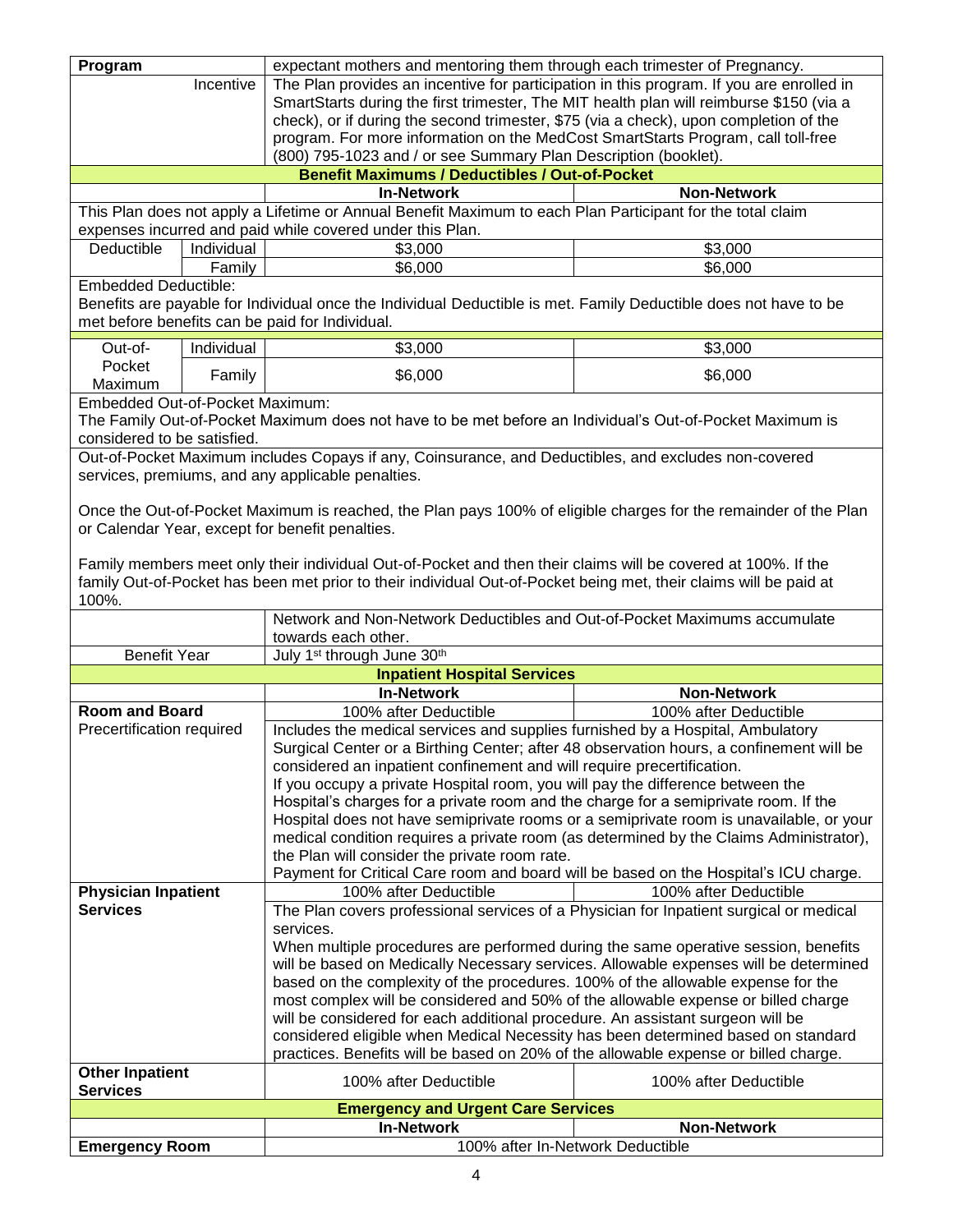| Treatment, including                                                              |                                                                                                                                                                                                                                                                                                                                                                                                     |                               |
|-----------------------------------------------------------------------------------|-----------------------------------------------------------------------------------------------------------------------------------------------------------------------------------------------------------------------------------------------------------------------------------------------------------------------------------------------------------------------------------------------------|-------------------------------|
| related services                                                                  |                                                                                                                                                                                                                                                                                                                                                                                                     |                               |
| Non-Emergency                                                                     |                                                                                                                                                                                                                                                                                                                                                                                                     |                               |
| Services at Emergency                                                             | 100% after Deductible                                                                                                                                                                                                                                                                                                                                                                               | 100% after Deductible         |
| Room                                                                              |                                                                                                                                                                                                                                                                                                                                                                                                     |                               |
| <b>Urgent Care Facility</b>                                                       | 100% after Deductible                                                                                                                                                                                                                                                                                                                                                                               | 100% after Deductible         |
| Urgent Care provided in<br>a Physician's Office -<br><b>Primary Care</b>          | 100% after Deductible                                                                                                                                                                                                                                                                                                                                                                               | 100% after Network Deductible |
| Urgent Care provided in<br>a Physician's Office -<br><b>Specialist</b>            | 100% after Deductible                                                                                                                                                                                                                                                                                                                                                                               | 100% after Network Deductible |
|                                                                                   | <b>Outpatient Hospital Services</b>                                                                                                                                                                                                                                                                                                                                                                 |                               |
|                                                                                   | <b>In-Network</b>                                                                                                                                                                                                                                                                                                                                                                                   | <b>Non-Network</b>            |
| <b>Pre-Admission Testing</b>                                                      | 100% after Deductible                                                                                                                                                                                                                                                                                                                                                                               | 100% after Deductible         |
|                                                                                   | The Plan will pay for diagnostic tests and X-rays when performed on an outpatient                                                                                                                                                                                                                                                                                                                   |                               |
|                                                                                   | basis before a Hospital admission, provided the procedures are provided within 7 days<br>of the admission, are related to the condition that causes the admission and are<br>performed in lieu of tests while Hospital confined. Payment will be made even if tests<br>show that the condition requires medical treatment prior to Hospital admission or the<br>Hospital admission is not required. |                               |
| <b>Outpatient / Ambulatory Surgery</b>                                            |                                                                                                                                                                                                                                                                                                                                                                                                     |                               |
| Facility and Surgeon                                                              | 100% after Deductible                                                                                                                                                                                                                                                                                                                                                                               | 100% after Deductible         |
|                                                                                   | When multiple procedures are performed during the same operative session, benefits<br>will be based on Medically Necessary services. Allowable expenses will be determined                                                                                                                                                                                                                          |                               |
|                                                                                   | based on the complexity of the procedures. 100% of the allowable expense for the                                                                                                                                                                                                                                                                                                                    |                               |
|                                                                                   | most complex will be considered and 50% of the allowable expense or billed charge                                                                                                                                                                                                                                                                                                                   |                               |
|                                                                                   | will be considered for each additional procedure. An assistant surgeon will be                                                                                                                                                                                                                                                                                                                      |                               |
|                                                                                   | considered eligible when Medical Necessity has been determined based on standard                                                                                                                                                                                                                                                                                                                    |                               |
|                                                                                   | practices. Benefits will be based on 20% of the allowable expense or billed charge.                                                                                                                                                                                                                                                                                                                 |                               |
| <b>Outpatient Laboratory</b><br>and X-Ray Services                                | 100% after Deductible                                                                                                                                                                                                                                                                                                                                                                               | 100% after Deductible         |
| <b>Outpatient Diagnostic</b><br>Scans (MRI, CT, PET)<br>Precertification required | 100% after Deductible                                                                                                                                                                                                                                                                                                                                                                               | 100% after Deductible         |
| <b>Other Outpatient</b><br><b>Services</b>                                        | 100% after Deductible                                                                                                                                                                                                                                                                                                                                                                               | 100% after Deductible         |
|                                                                                   | <b>Physician Services</b>                                                                                                                                                                                                                                                                                                                                                                           |                               |
|                                                                                   | <b>In-Network</b>                                                                                                                                                                                                                                                                                                                                                                                   | <b>Non-Network</b>            |
| <b>Office Visit for Injury / Illness</b>                                          |                                                                                                                                                                                                                                                                                                                                                                                                     |                               |
| <b>Primary Care</b>                                                               | 100% after Deductible                                                                                                                                                                                                                                                                                                                                                                               | 100% after Deductible         |
|                                                                                   | General practitioner, family practitioner, internist, pediatrician and OB-GYN.                                                                                                                                                                                                                                                                                                                      |                               |
| <b>Specialist</b>                                                                 | 100% after Deductible                                                                                                                                                                                                                                                                                                                                                                               | 100% after Deductible         |
|                                                                                   | Office visit includes in-office surgery, laboratory and X-ray services, chemotherapy,                                                                                                                                                                                                                                                                                                               |                               |
|                                                                                   | radiation therapy, high intensity focused ultrasound (HIFU) for treatment of prostate                                                                                                                                                                                                                                                                                                               |                               |
|                                                                                   | cancer, infusion therapy (and injections other than Specialty Pharmacy) performed in                                                                                                                                                                                                                                                                                                                |                               |
|                                                                                   | and billed by the Network Physician's office. See also Specialty Pharmacy under<br>Prescription Drugs.                                                                                                                                                                                                                                                                                              |                               |
| <b>PCP and Specialist</b><br><b>Office Injectables</b>                            | 100% after Deductible                                                                                                                                                                                                                                                                                                                                                                               | 100% after Deductible         |
| <b>Office Injectables</b>                                                         | Certain Prescription Drugs must be purchased through the Plan's Specialty Pharmacy                                                                                                                                                                                                                                                                                                                  |                               |
|                                                                                   | and will not be paid or reimbursed by the Plan if they are not procured through the                                                                                                                                                                                                                                                                                                                 |                               |
|                                                                                   | Plan's Specialty Pharmacy. See Prescription Drug Benefits, Limitations and Exclusions                                                                                                                                                                                                                                                                                                               |                               |
|                                                                                   | for more information.                                                                                                                                                                                                                                                                                                                                                                               |                               |
| <b>Second Surgical</b>                                                            | As any office visit                                                                                                                                                                                                                                                                                                                                                                                 | As any office visit           |
| <b>Opinions</b>                                                                   | Benefits will be provided to determine the Medical Necessity of an elective surgical                                                                                                                                                                                                                                                                                                                |                               |
|                                                                                   | procedure. The second opinion must be made by a board-certified Physician who is                                                                                                                                                                                                                                                                                                                    |                               |
|                                                                                   | affiliated in the appropriate specialty, and who is not an associate of the attending<br>Physician.                                                                                                                                                                                                                                                                                                 |                               |
|                                                                                   |                                                                                                                                                                                                                                                                                                                                                                                                     |                               |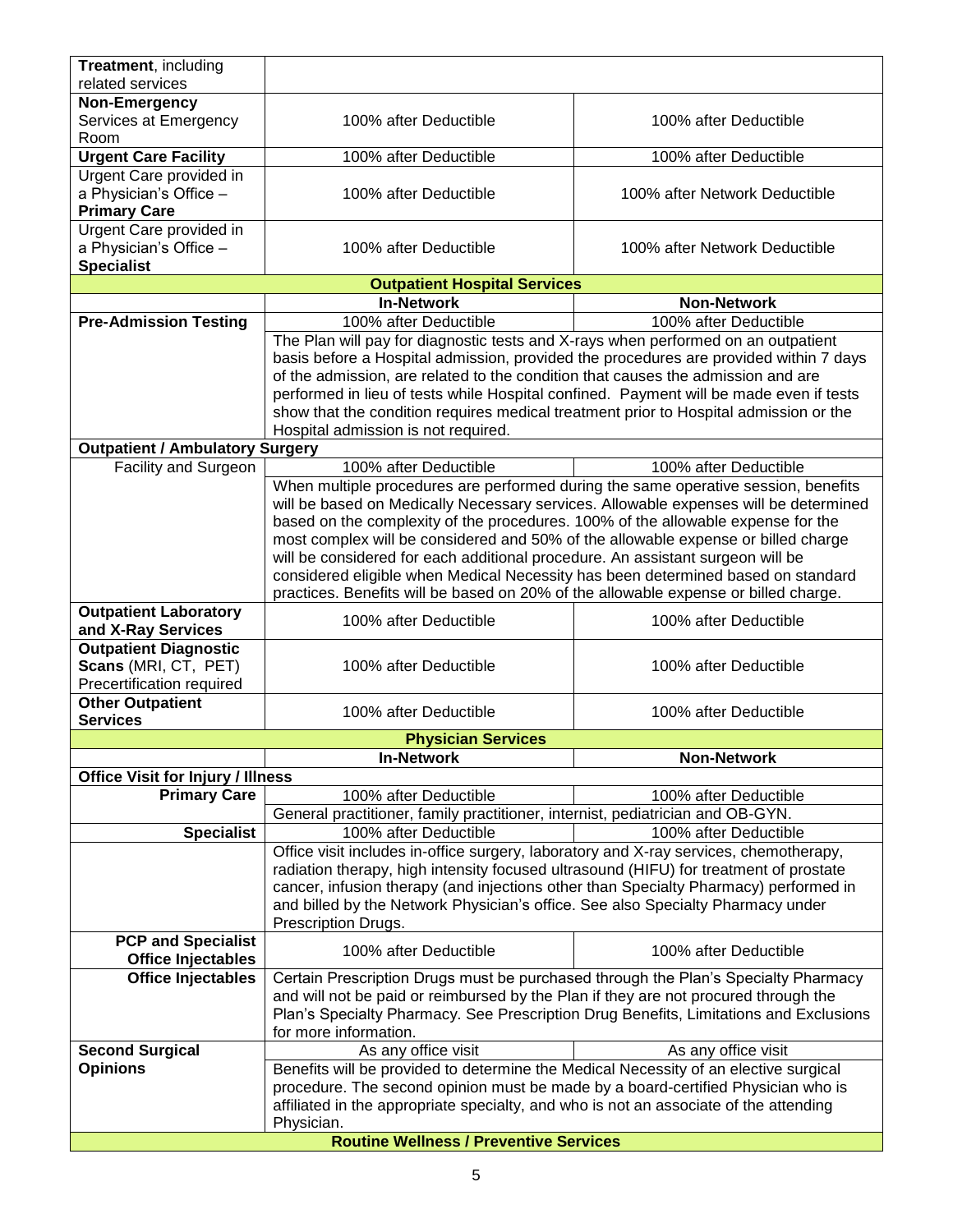|                                                                                                                                 | <b>In-Network</b>                                                                                                                                                                                                                                               | <b>Non-Network</b>                                                                                                                                                          |
|---------------------------------------------------------------------------------------------------------------------------------|-----------------------------------------------------------------------------------------------------------------------------------------------------------------------------------------------------------------------------------------------------------------|-----------------------------------------------------------------------------------------------------------------------------------------------------------------------------|
| <b>Routine Wellness /</b>                                                                                                       | 100%; Deductible waived                                                                                                                                                                                                                                         |                                                                                                                                                                             |
| <b>Preventive Services</b>                                                                                                      | *Non-Network limited to \$500 maximum per Benefit Year                                                                                                                                                                                                          |                                                                                                                                                                             |
|                                                                                                                                 | Includes Physical or Gynecological exam, well child care, laboratory services, X-ray                                                                                                                                                                            |                                                                                                                                                                             |
|                                                                                                                                 | services, immunizations / vaccines / flu shots, health history, developmental                                                                                                                                                                                   |                                                                                                                                                                             |
|                                                                                                                                 | assessment, colorectal screening, diabetes screening and education, pap smear,                                                                                                                                                                                  |                                                                                                                                                                             |
|                                                                                                                                 | ovarian cancer screenings, PSAs, bone mass measurements, and family planning /                                                                                                                                                                                  |                                                                                                                                                                             |
|                                                                                                                                 | contraceptive management. (Includes FDA approved contraceptive methods / devices                                                                                                                                                                                |                                                                                                                                                                             |
|                                                                                                                                 | and sterilization procedures and education and counseling for women, including                                                                                                                                                                                  |                                                                                                                                                                             |
|                                                                                                                                 | devices, injectables and implants, excluding over-the counter products. Includes                                                                                                                                                                                |                                                                                                                                                                             |
|                                                                                                                                 | injectable contraceptives administered in the Physician's office. Oral contraceptives                                                                                                                                                                           |                                                                                                                                                                             |
|                                                                                                                                 | and patches are covered under the Prescription Drug Card.) Gynecologists may                                                                                                                                                                                    |                                                                                                                                                                             |
|                                                                                                                                 | perform the Gynecological exam and pap smear, with the balance of the physical exam                                                                                                                                                                             |                                                                                                                                                                             |
|                                                                                                                                 | performed by another Physician. There will be no duplication of services.                                                                                                                                                                                       |                                                                                                                                                                             |
|                                                                                                                                 | See also Colonoscopy and Mammogram. *Routine Wellness Non-Network limit<br>coordinates with routine Colonoscopy, Mammogram and Nutritional Counseling.                                                                                                          |                                                                                                                                                                             |
|                                                                                                                                 | The Patient Protection and Affordable Care Act (PPACA), as part of Health Care<br>Reform, contains a provision that requires your health plan to provide certain                                                                                                |                                                                                                                                                                             |
|                                                                                                                                 | preventive care services with no cost-sharing, i.e., not subject to Copays, coinsurance,<br>or Deductibles. * These services include, but are not limited to: Routine physicals;<br>Pediatric wellness examination; Selected preventive, diagnostic, and cancer |                                                                                                                                                                             |
|                                                                                                                                 | screenings; and Certain Pediatric Preventive Services, including but not limited to, oral                                                                                                                                                                       |                                                                                                                                                                             |
|                                                                                                                                 | health assessment, sensory screening, and developmental and behavioral                                                                                                                                                                                          |                                                                                                                                                                             |
|                                                                                                                                 | assessment.                                                                                                                                                                                                                                                     |                                                                                                                                                                             |
|                                                                                                                                 | These preventive services are covered based on the guidelines and recommendations                                                                                                                                                                               |                                                                                                                                                                             |
|                                                                                                                                 | of the United States Preventive Services Task Force (USPSTF). For a complete listing                                                                                                                                                                            |                                                                                                                                                                             |
|                                                                                                                                 | of these guidelines and recommendations please visit:                                                                                                                                                                                                           |                                                                                                                                                                             |
|                                                                                                                                 | https://www.healthcare.gov/coverage/preventive-care-benefits/                                                                                                                                                                                                   |                                                                                                                                                                             |
|                                                                                                                                 | Preventive Services for Women without cost share                                                                                                                                                                                                                |                                                                                                                                                                             |
| (The following list is not all-inclusive.)<br>• Well-woman visits: Well-woman preventive care visit annually for adult women to |                                                                                                                                                                                                                                                                 |                                                                                                                                                                             |
|                                                                                                                                 |                                                                                                                                                                                                                                                                 |                                                                                                                                                                             |
|                                                                                                                                 | obtain the recommended preventive services that are age and developmentally                                                                                                                                                                                     |                                                                                                                                                                             |
|                                                                                                                                 | appropriate, including prenatal visits billed outside of global obstetric care.                                                                                                                                                                                 |                                                                                                                                                                             |
|                                                                                                                                 | • Screening for gestational diabetes.                                                                                                                                                                                                                           |                                                                                                                                                                             |
|                                                                                                                                 | • Testing for human papillomavirus (HPV test) annually or as recommended by                                                                                                                                                                                     |                                                                                                                                                                             |
|                                                                                                                                 | Physician.                                                                                                                                                                                                                                                      |                                                                                                                                                                             |
|                                                                                                                                 | • Sterilization procedures and associated services rendered on the same day                                                                                                                                                                                     |                                                                                                                                                                             |
|                                                                                                                                 | (Reversal procedures are not covered).                                                                                                                                                                                                                          |                                                                                                                                                                             |
|                                                                                                                                 | • Breastfeeding support and associated supplies and counseling. (Includes lactation                                                                                                                                                                             |                                                                                                                                                                             |
|                                                                                                                                 |                                                                                                                                                                                                                                                                 | support and counseling provided by a trained provider in conjunction with birth; also<br>includes purchase, or rental cost up to purchase price, of breastfeeding equipment |
|                                                                                                                                 | from a network provider if available. Purchase is limited to one per Pregnancy and                                                                                                                                                                              |                                                                                                                                                                             |
|                                                                                                                                 | purchase from a retail store is not covered.)                                                                                                                                                                                                                   |                                                                                                                                                                             |
|                                                                                                                                 | • Screening and counseling for interpersonal and domestic violence                                                                                                                                                                                              |                                                                                                                                                                             |
|                                                                                                                                 |                                                                                                                                                                                                                                                                 |                                                                                                                                                                             |
|                                                                                                                                 | These preventive services for women are covered based on recommendations of the                                                                                                                                                                                 |                                                                                                                                                                             |
|                                                                                                                                 | independent Institute of Medicine and supported by the Health Resources and<br>Services Administration.                                                                                                                                                         |                                                                                                                                                                             |
|                                                                                                                                 |                                                                                                                                                                                                                                                                 |                                                                                                                                                                             |
|                                                                                                                                 | The services shown under this section, "Routine Wellness / Preventive Services," are                                                                                                                                                                            |                                                                                                                                                                             |
|                                                                                                                                 | covered based on the guidelines and recommendations of the United States                                                                                                                                                                                        |                                                                                                                                                                             |
|                                                                                                                                 | Preventive Services Task Force (USPSTF). For a complete listing of these guidelines                                                                                                                                                                             |                                                                                                                                                                             |
|                                                                                                                                 | and recommendations, please visit:<br>https://www.healthcare.gov/coverage/preventive-care-benefits/                                                                                                                                                             |                                                                                                                                                                             |
|                                                                                                                                 |                                                                                                                                                                                                                                                                 |                                                                                                                                                                             |
|                                                                                                                                 | *A plan may use reasonable medical management techniques to determine the                                                                                                                                                                                       |                                                                                                                                                                             |
|                                                                                                                                 | frequency, method, treatment, or setting for which a recommended preventive service                                                                                                                                                                             |                                                                                                                                                                             |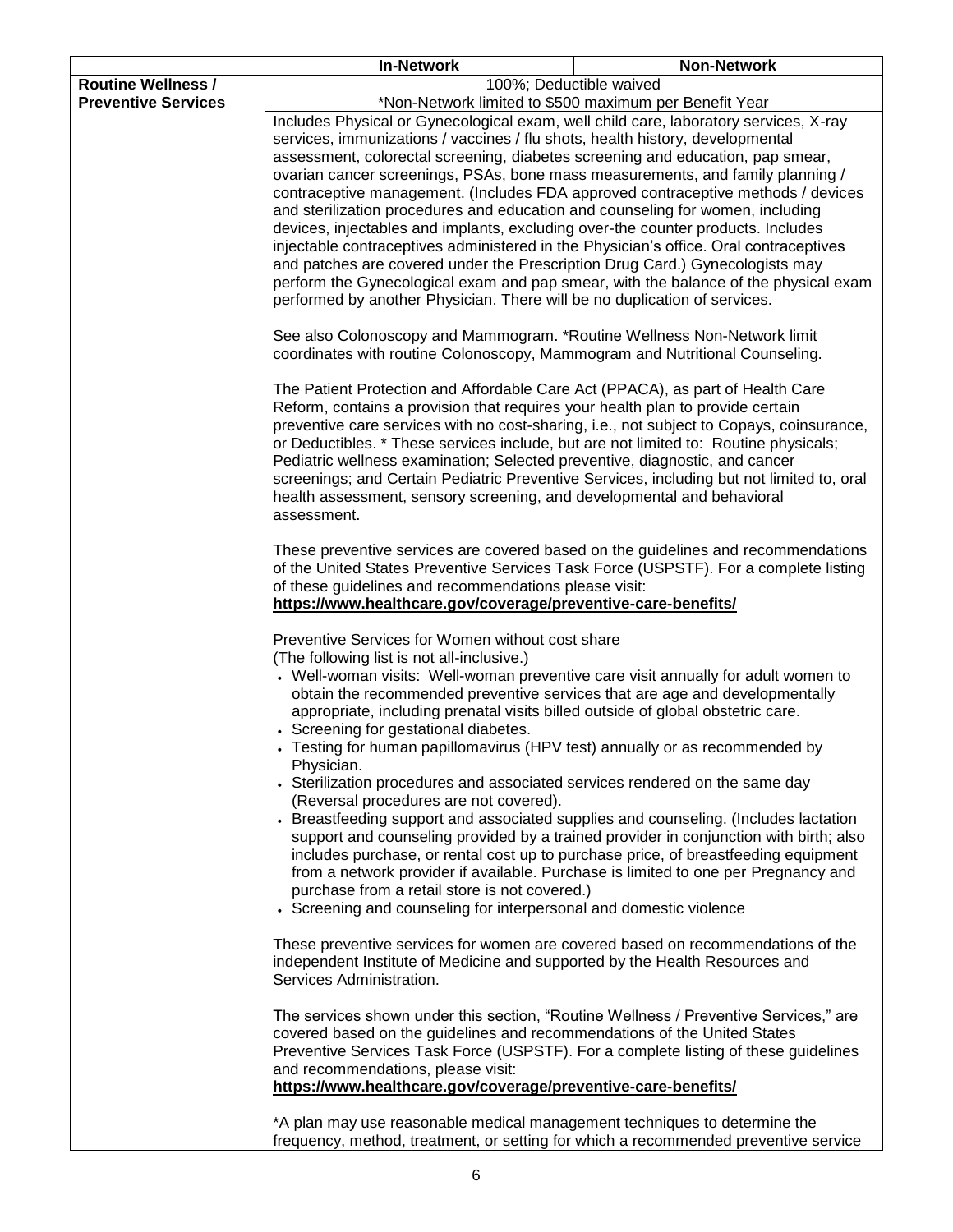|                                                   | will be available without cost-sharing to the extent not specified in a recommendation<br>or guideline.                                                                                                                                                                                                                                                                                            |  |                                                                                                                                                                                                                                                                                                                                                                       |
|---------------------------------------------------|----------------------------------------------------------------------------------------------------------------------------------------------------------------------------------------------------------------------------------------------------------------------------------------------------------------------------------------------------------------------------------------------------|--|-----------------------------------------------------------------------------------------------------------------------------------------------------------------------------------------------------------------------------------------------------------------------------------------------------------------------------------------------------------------------|
|                                                   | This Plan also covers certain services as preventive as listed in IRS Notice 2019-45,<br>including, but not limited to, blood pressure monitors, glucometers, and peak flow<br>meters. In accordance with IRS guidance, these services are only covered as<br>preventive under the Plan when provided in conjunction with a diagnosis of certain<br>specified conditions (see IRS Notice 2019-45). |  |                                                                                                                                                                                                                                                                                                                                                                       |
| <b>Nutritional Counseling</b>                     |                                                                                                                                                                                                                                                                                                                                                                                                    |  | 100%; Deductible waived                                                                                                                                                                                                                                                                                                                                               |
| See also Diabetes Care<br>Management and non-     | *Non-Network limited / combined with Routine Wellness \$500 maximum per Benefit<br>Year                                                                                                                                                                                                                                                                                                            |  |                                                                                                                                                                                                                                                                                                                                                                       |
| surgical treatment of<br>obesity / Morbid Obesity | Year.                                                                                                                                                                                                                                                                                                                                                                                              |  | Medical Nutritional Counseling is covered when rendered by a licensed health care<br>provider, in-network when available, as required to provide appropriate guidance and<br>education for diet related conditions or risk factors, including but not limited to diabetes,<br>obesity, high cholesterol and high blood pressure. Includes up to 6 visits in a Benefit |
|                                                   | <b>Other Services</b>                                                                                                                                                                                                                                                                                                                                                                              |  |                                                                                                                                                                                                                                                                                                                                                                       |
|                                                   | <b>In-Network</b>                                                                                                                                                                                                                                                                                                                                                                                  |  | <b>Non-Network</b>                                                                                                                                                                                                                                                                                                                                                    |
| <b>Advanced Imaging</b>                           | 100% after Deductible                                                                                                                                                                                                                                                                                                                                                                              |  | 100% after Deductible                                                                                                                                                                                                                                                                                                                                                 |
| Precertification required                         | MRI, CT, PET scans performed as an Outpatient or in a Physician's Office.                                                                                                                                                                                                                                                                                                                          |  |                                                                                                                                                                                                                                                                                                                                                                       |
| <b>Allergy Services</b>                           | 100% after Deductible                                                                                                                                                                                                                                                                                                                                                                              |  | 100% after Deductible                                                                                                                                                                                                                                                                                                                                                 |
| Testing, Treatment and<br>Injections              |                                                                                                                                                                                                                                                                                                                                                                                                    |  | The Plan will pay for Medically Necessary tests to determine the nature of allergies and<br>for desensitization treatment (allergy "shots") to treat allergies. Allergy nurse visits,                                                                                                                                                                                 |
|                                                   | antigen / serum, testing, and treatment materials are also included.                                                                                                                                                                                                                                                                                                                               |  |                                                                                                                                                                                                                                                                                                                                                                       |
| Ambulance, Air                                    |                                                                                                                                                                                                                                                                                                                                                                                                    |  | 100% after In-Network Deductible                                                                                                                                                                                                                                                                                                                                      |
| Precertification required                         |                                                                                                                                                                                                                                                                                                                                                                                                    |  | Benefits are for Medically Necessary professional air ambulance services. A charge for                                                                                                                                                                                                                                                                                |
| when non-emergent                                 | this item will be a Covered Charge when services are provided by, and in, an air                                                                                                                                                                                                                                                                                                                   |  |                                                                                                                                                                                                                                                                                                                                                                       |
|                                                   | ambulance traveling from the original pickup site to a Hospital or treatment facility                                                                                                                                                                                                                                                                                                              |  |                                                                                                                                                                                                                                                                                                                                                                       |
|                                                   |                                                                                                                                                                                                                                                                                                                                                                                                    |  | when such a facility is the closest one that can provide covered services appropriate to<br>the Plan Participant's condition, unless the Plan Administrator finds a longer trip is                                                                                                                                                                                    |
|                                                   |                                                                                                                                                                                                                                                                                                                                                                                                    |  | Medically Necessary. Non-emergency air ambulance services are eligible for coverage                                                                                                                                                                                                                                                                                   |
|                                                   |                                                                                                                                                                                                                                                                                                                                                                                                    |  | only when ground transportation is not medically appropriate due to the severity of the                                                                                                                                                                                                                                                                               |
|                                                   |                                                                                                                                                                                                                                                                                                                                                                                                    |  | Injury or Illness, or the pick-up point is inaccessible by land, and such services are                                                                                                                                                                                                                                                                                |
|                                                   |                                                                                                                                                                                                                                                                                                                                                                                                    |  | precertified. Non-emergency air ambulance services require verification of Medical                                                                                                                                                                                                                                                                                    |
|                                                   | Necessity or services will not be covered.                                                                                                                                                                                                                                                                                                                                                         |  |                                                                                                                                                                                                                                                                                                                                                                       |
| Ambulance, Ground                                 |                                                                                                                                                                                                                                                                                                                                                                                                    |  | 100% after In-Network Deductible                                                                                                                                                                                                                                                                                                                                      |
|                                                   |                                                                                                                                                                                                                                                                                                                                                                                                    |  | Benefits are for local Medically Necessary professional ground ambulance service. A                                                                                                                                                                                                                                                                                   |
|                                                   | charge for this item will be a Covered Charge only if the service is to the nearest                                                                                                                                                                                                                                                                                                                |  |                                                                                                                                                                                                                                                                                                                                                                       |
|                                                   |                                                                                                                                                                                                                                                                                                                                                                                                    |  | Hospital or Skilled Nursing Facility where necessary treatment can be provided unless                                                                                                                                                                                                                                                                                 |
|                                                   | the Plan Administrator finds a longer trip is Medically Necessary.                                                                                                                                                                                                                                                                                                                                 |  |                                                                                                                                                                                                                                                                                                                                                                       |
|                                                   | The Plan covers services in a ground ambulance traveling:                                                                                                                                                                                                                                                                                                                                          |  |                                                                                                                                                                                                                                                                                                                                                                       |
|                                                   |                                                                                                                                                                                                                                                                                                                                                                                                    |  | from a Plan Participant's home, scene of an Accident, or site of an emergency to a                                                                                                                                                                                                                                                                                    |
|                                                   | Hospital;                                                                                                                                                                                                                                                                                                                                                                                          |  |                                                                                                                                                                                                                                                                                                                                                                       |
|                                                   | between Hospitals; and                                                                                                                                                                                                                                                                                                                                                                             |  |                                                                                                                                                                                                                                                                                                                                                                       |
|                                                   | between a Hospital and a Skilled Nursing Facility when such a facility is the closest                                                                                                                                                                                                                                                                                                              |  |                                                                                                                                                                                                                                                                                                                                                                       |
|                                                   | one that can provide covered services appropriate to the Plan Participant's                                                                                                                                                                                                                                                                                                                        |  |                                                                                                                                                                                                                                                                                                                                                                       |
|                                                   | condition. Benefits may also be provided for ambulance services from a Hospital or<br>Skilled Nursing Facility to a Plan Participant's home when this is Medically                                                                                                                                                                                                                                 |  |                                                                                                                                                                                                                                                                                                                                                                       |
|                                                   | Necessary.                                                                                                                                                                                                                                                                                                                                                                                         |  |                                                                                                                                                                                                                                                                                                                                                                       |
| <b>Applied Behavioral</b>                         |                                                                                                                                                                                                                                                                                                                                                                                                    |  |                                                                                                                                                                                                                                                                                                                                                                       |
| <b>Analysis (ABA) Therapy</b>                     |                                                                                                                                                                                                                                                                                                                                                                                                    |  |                                                                                                                                                                                                                                                                                                                                                                       |
| for Autism Spectrum                               | 100% after Deductible<br>100% after Deductible                                                                                                                                                                                                                                                                                                                                                     |  |                                                                                                                                                                                                                                                                                                                                                                       |
| Disorders (ASD)                                   |                                                                                                                                                                                                                                                                                                                                                                                                    |  |                                                                                                                                                                                                                                                                                                                                                                       |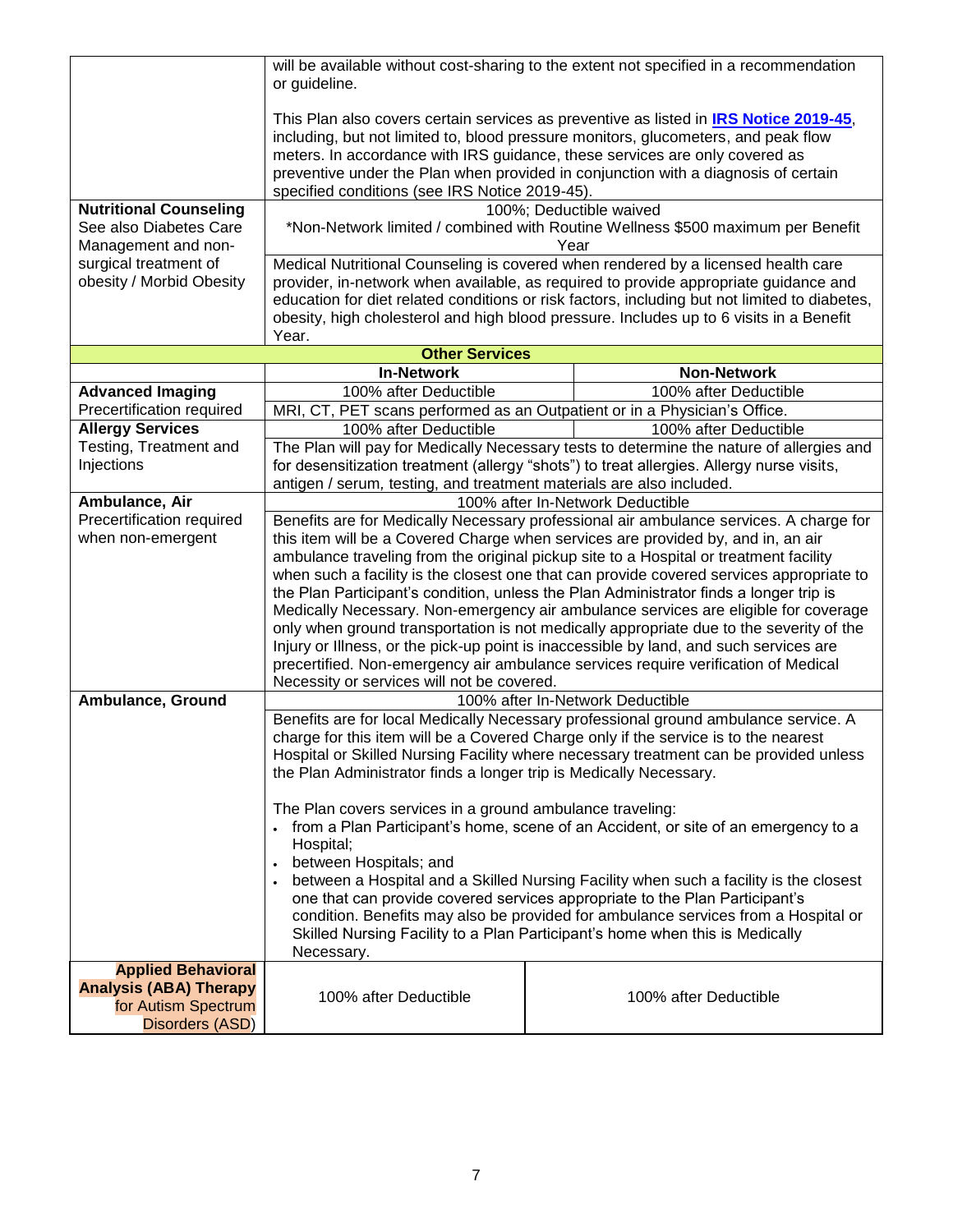| Limited to a Benefit Year maximum of 150 visits or \$40,000, whichever is reached first.                                                                                                                                                                                                                                                                                                                                                                                            |
|-------------------------------------------------------------------------------------------------------------------------------------------------------------------------------------------------------------------------------------------------------------------------------------------------------------------------------------------------------------------------------------------------------------------------------------------------------------------------------------|
| ABA therapy is covered for the treatment of Autism Spectrum Disorders (ASD)<br>provided services are rendered by an appropriately credentialed Physician who is<br>licensed for the provision of such services. Short-Term Therapy other than ABA<br>therapy may be required for treatment of ASD. See also Short-Term Therapy for<br>coverage of physical therapy, occupational therapy, and speech therapy. See also<br>exclusion for learning disorders / developmental testing. |

| <b>CAM Program</b>    | 100% after In-Network Deductible                                                                                                                                                          |  |  |
|-----------------------|-------------------------------------------------------------------------------------------------------------------------------------------------------------------------------------------|--|--|
| (Complementary or     | Benefits limited to Benefit Year maximum of \$1,000 per covered Employee, covered                                                                                                         |  |  |
| Alternative Medicine) | Spouse and covered Dependent.                                                                                                                                                             |  |  |
|                       |                                                                                                                                                                                           |  |  |
|                       | MIT offers the CAM Program (Complementary or Alternative Medicine) for all covered                                                                                                        |  |  |
|                       | members to encourage the pursuit of wellness.                                                                                                                                             |  |  |
|                       |                                                                                                                                                                                           |  |  |
|                       | When the Plan Participant is the recipient of one of the treatments listed below, the fee                                                                                                 |  |  |
|                       | should be paid to the provider at the time the service is rendered. Please refer to                                                                                                       |  |  |
|                       | Master Medical SPD, Claims Procedures and Appeals for claim steps in order to file for                                                                                                    |  |  |
|                       | reimbursement. For a special claim form, visit www.medcost.com or contact MedCost                                                                                                         |  |  |
|                       | Benefit Services Customer Service department at (800) 795-1023 or                                                                                                                         |  |  |
|                       | mbscs@medcost.com.                                                                                                                                                                        |  |  |
|                       |                                                                                                                                                                                           |  |  |
|                       | *The CAM Program provides coverage of the following complementary and alternative                                                                                                         |  |  |
|                       | treatments of medical conditions.                                                                                                                                                         |  |  |
|                       | Acupuncture - Acupuncture is a practice in which fine needles are inserted into the skin to                                                                                               |  |  |
|                       | stimulate specific points in the body.                                                                                                                                                    |  |  |
|                       | Acupressure - Acupressure involves massaging certain points on the body to relax muscles,<br>balance your natural energy flow, and relieve stress and pain.                               |  |  |
|                       | Ayurvedic medicine - Ayurveda is based on the belief that health and wellness depend on a                                                                                                 |  |  |
|                       | delicate balance between the mind, body, and spirit. Its main goal is to promote good health,                                                                                             |  |  |
|                       | not fight disease.                                                                                                                                                                        |  |  |
|                       | Biofeedback - Biofeedback is a method used to help a person learn stress-reduction skills by                                                                                              |  |  |
|                       | providing information about muscle tension, heart rate, and other vital signs as the person                                                                                               |  |  |
|                       | attempts to relax.                                                                                                                                                                        |  |  |
|                       | Energy medicine (see Qi Gong and Reiki)                                                                                                                                                   |  |  |
|                       | Functional medicine. Please see Appendix B in Master Medical SPD for more information.                                                                                                    |  |  |
|                       | Homeopathy - Homeopathy is a medical system based on the belief that the body can cure<br>itself. Those who practice it use tiny amounts of natural substances, like plants and minerals. |  |  |
|                       | Hypnotherapy - Hypnotherapy uses guided relaxation, intense concentration, and focused                                                                                                    |  |  |
|                       | attention to achieve a heightened state of awareness. Hypnotherapy can help some people                                                                                                   |  |  |
|                       | change certain behaviors, such as to stop smoking or nail-biting. It can also help in treating                                                                                            |  |  |
|                       | certain kinds of pain.                                                                                                                                                                    |  |  |
|                       | Integrative medicine. Please see Appendix B in Master Medical SPD for more information.                                                                                                   |  |  |
|                       | Massage therapy - Massage therapy is a form of hand-applied pressure-point treatment that                                                                                                 |  |  |
|                       | can reduce pain, anxiety, fatigue, and nausea.                                                                                                                                            |  |  |
|                       | Naturopathy - Naturopathic medicine is a system that uses natural remedies (including                                                                                                     |  |  |
|                       | herbs, massage, acupuncture, exercise, and nutritional counseling) to help the body heal<br>itself. The Plan covers herbs purchased from the provider only / excludes retail purchase of  |  |  |
|                       | herbs.                                                                                                                                                                                    |  |  |
|                       | Qi Gong - Qi Gong is a Chinese form of moving meditation.                                                                                                                                 |  |  |
|                       | Reiki - Reiki is a form of "touch" therapy that realigns your body's energy balance. It can                                                                                               |  |  |
|                       | make it easier to manage pain, stress, and worry.                                                                                                                                         |  |  |
|                       | Traditional Chinese / Asian medicine.                                                                                                                                                     |  |  |
|                       | Yoga therapy - Yoga is a form of exercise with specific poses or sets of movements that can                                                                                               |  |  |
|                       | be combined with deep breathing to help ease stress, anxiety, and fatigue, and help you sleep                                                                                             |  |  |
|                       | better.                                                                                                                                                                                   |  |  |
|                       |                                                                                                                                                                                           |  |  |
|                       | The above listed definitions are from https://www.webmd.com/ visited April 3, 2018.                                                                                                       |  |  |
|                       |                                                                                                                                                                                           |  |  |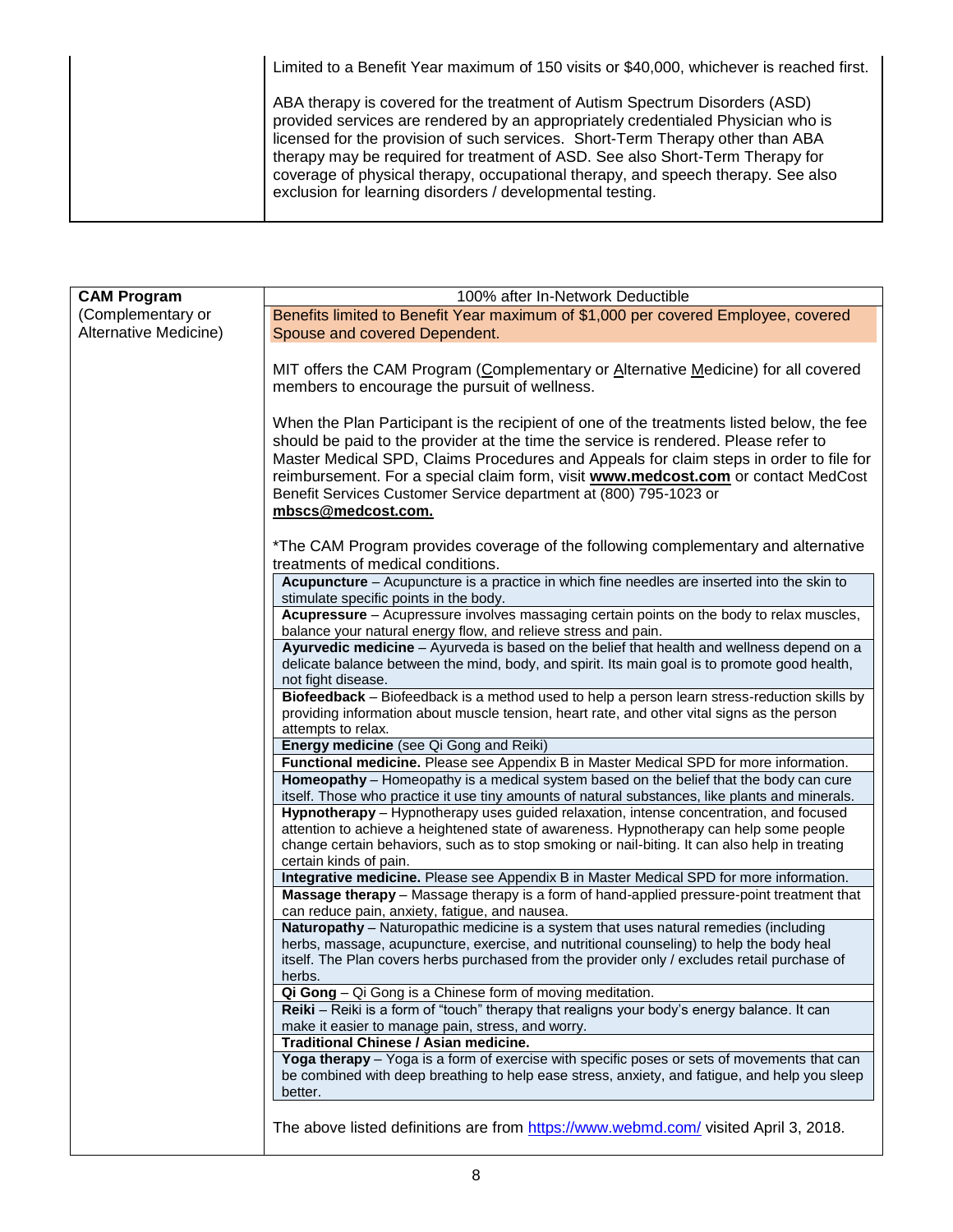| By submitting a claim for reimbursement under this benefit, you are representing that<br>the provider to be paid for the services rendered maintains all necessary and<br>appropriate licensure and / or certification for the applicable services in the state where<br>the services were rendered.<br>See also the Master Medical SPD, Appendix B, for more information on the subjects of<br>complementary medicine, alternative medicine, integrative medicine, and functional<br>medicine.<br>Chemotherapy /<br>100% after Deductible<br>100% after Deductible<br><b>Radiation / High</b><br>Outpatient facility. See also Office Visit for Injury / Illness. Benefit includes treatment<br><b>Intensity Focused</b><br>with radioactive substances as well as materials and services of technicians, and high<br><b>Ultrasound / Infusion</b><br>intensity focused ultrasound (HIFU) for treatment of prostate cancer.<br><b>Therapy</b><br><b>Chiropractic Services</b><br>100% after Deductible<br>100% after Deductible<br>Benefits limited to Benefit Year maximum of 25 visits.<br>Benefits covered when performed by a licensed M.D., D.O. or D.C.; the following<br>services are not within the scope of a chiropractor's scope of practice and are excluded<br>by the Plan: administering or prescribing medicine or drugs; the practice of osteopathy;<br>diagnostic services and surgery.<br>100%; Deductible waived<br>Colonoscopy-<br>Routine -<br>*Non-Network limited/combined with Routine Wellness \$500 maximum per Benefit<br><b>First in Benefit Year or</b><br>Year<br>Includes routine colonoscopy and related services, other than inpatient. Includes polyp<br>subsequent<br>removal during routine colonoscopy when billed properly by the provider.<br>*Routine Wellness Non-Network limit coordinates with Nutritional Counseling and<br>routine mammograms and colonoscopies.<br>100% after Deductible<br>**100% after Deductible<br>Colonoscopy-<br>Includes colonoscopies and related services, other than routine, and other than<br>Non-Routine<br><b>First in Benefit Year or</b><br>inpatient.<br>subsequent<br>**Non-Network limited to \$500 maximum per Benefit Year (separate from Routine<br>Wellness / Routine mammogram / Routine colonoscopy limit)<br>COVID-19<br>100%; Deductible waived<br>This benefit includes testing for COVID-19 and related items and services to the<br>Testing and testing<br>related items and<br>extent required by the Families First Coronavirus Recovery Act (FFCRA). To the extent<br>services<br>required by the Coronavirus Aid, Relief, and Economic Security Act (CARES Act),<br>items and services provided by Non-Network providers will be reimbursed at the cash<br>price listed on the provider's website.<br>This benefit shall terminate upon the termination of the COVID-19 Public Health<br>Emergency, as determined by the Secretary of the U.S. Department of Health and<br>Human Services.<br>Note: Services for Medically Necessary treatment will be covered as any Covered<br>Medical Expense.<br><b>Dialysis Management</b><br>100% after In-Network Deductible<br>Program<br>Failure to precertify dialysis will result in associated charges from the first treatment<br>date being denied.<br>Other than Inpatient -<br>Precertification required<br>Charges for professional fees and services, supplies, medications, labs and facility<br>fees related to Outpatient dialysis are covered expenses. These services include but<br>are not limited to hemodialysis, home hemodialysis, peritoneal dialysis and<br>hemofiltration.<br>The Plan will allow billed charges at the defined benefit in the Schedule of Benefits for<br>42 Outpatient dialysis treatments. This Plan does not provide Network level benefits for<br>dialysis providers; therefore, benefits are not subject to discount arrangements that the<br>provider may have in place with any Network. |  | <b>NOTICE</b>                                                                 |  |  |
|-----------------------------------------------------------------------------------------------------------------------------------------------------------------------------------------------------------------------------------------------------------------------------------------------------------------------------------------------------------------------------------------------------------------------------------------------------------------------------------------------------------------------------------------------------------------------------------------------------------------------------------------------------------------------------------------------------------------------------------------------------------------------------------------------------------------------------------------------------------------------------------------------------------------------------------------------------------------------------------------------------------------------------------------------------------------------------------------------------------------------------------------------------------------------------------------------------------------------------------------------------------------------------------------------------------------------------------------------------------------------------------------------------------------------------------------------------------------------------------------------------------------------------------------------------------------------------------------------------------------------------------------------------------------------------------------------------------------------------------------------------------------------------------------------------------------------------------------------------------------------------------------------------------------------------------------------------------------------------------------------------------------------------------------------------------------------------------------------------------------------------------------------------------------------------------------------------------------------------------------------------------------------------------------------------------------------------------------------------------------------------------------------------------------------------------------------------------------------------------------------------------------------------------------------------------------------------------------------------------------------------------------------------------------------------------------------------------------------------------------------------------------------------------------------------------------------------------------------------------------------------------------------------------------------------------------------------------------------------------------------------------------------------------------------------------------------------------------------------------------------------------------------------------------------------------------------------------------------------------------------------------------------------------------------------------------------------------------------------------------------------------------------------------------------------------------------------------------------------------------------------------------------------------------------------------------------------------------------------------------------------------------------------------------------------------------------------------------------------------------------------------------------------------------------------------------------------------------------------------------------------------------------------------------------------------------------------------------------------------|--|-------------------------------------------------------------------------------|--|--|
|                                                                                                                                                                                                                                                                                                                                                                                                                                                                                                                                                                                                                                                                                                                                                                                                                                                                                                                                                                                                                                                                                                                                                                                                                                                                                                                                                                                                                                                                                                                                                                                                                                                                                                                                                                                                                                                                                                                                                                                                                                                                                                                                                                                                                                                                                                                                                                                                                                                                                                                                                                                                                                                                                                                                                                                                                                                                                                                                                                                                                                                                                                                                                                                                                                                                                                                                                                                                                                                                                                                                                                                                                                                                                                                                                                                                                                                                                                                                                                                   |  |                                                                               |  |  |
|                                                                                                                                                                                                                                                                                                                                                                                                                                                                                                                                                                                                                                                                                                                                                                                                                                                                                                                                                                                                                                                                                                                                                                                                                                                                                                                                                                                                                                                                                                                                                                                                                                                                                                                                                                                                                                                                                                                                                                                                                                                                                                                                                                                                                                                                                                                                                                                                                                                                                                                                                                                                                                                                                                                                                                                                                                                                                                                                                                                                                                                                                                                                                                                                                                                                                                                                                                                                                                                                                                                                                                                                                                                                                                                                                                                                                                                                                                                                                                                   |  |                                                                               |  |  |
|                                                                                                                                                                                                                                                                                                                                                                                                                                                                                                                                                                                                                                                                                                                                                                                                                                                                                                                                                                                                                                                                                                                                                                                                                                                                                                                                                                                                                                                                                                                                                                                                                                                                                                                                                                                                                                                                                                                                                                                                                                                                                                                                                                                                                                                                                                                                                                                                                                                                                                                                                                                                                                                                                                                                                                                                                                                                                                                                                                                                                                                                                                                                                                                                                                                                                                                                                                                                                                                                                                                                                                                                                                                                                                                                                                                                                                                                                                                                                                                   |  |                                                                               |  |  |
|                                                                                                                                                                                                                                                                                                                                                                                                                                                                                                                                                                                                                                                                                                                                                                                                                                                                                                                                                                                                                                                                                                                                                                                                                                                                                                                                                                                                                                                                                                                                                                                                                                                                                                                                                                                                                                                                                                                                                                                                                                                                                                                                                                                                                                                                                                                                                                                                                                                                                                                                                                                                                                                                                                                                                                                                                                                                                                                                                                                                                                                                                                                                                                                                                                                                                                                                                                                                                                                                                                                                                                                                                                                                                                                                                                                                                                                                                                                                                                                   |  |                                                                               |  |  |
|                                                                                                                                                                                                                                                                                                                                                                                                                                                                                                                                                                                                                                                                                                                                                                                                                                                                                                                                                                                                                                                                                                                                                                                                                                                                                                                                                                                                                                                                                                                                                                                                                                                                                                                                                                                                                                                                                                                                                                                                                                                                                                                                                                                                                                                                                                                                                                                                                                                                                                                                                                                                                                                                                                                                                                                                                                                                                                                                                                                                                                                                                                                                                                                                                                                                                                                                                                                                                                                                                                                                                                                                                                                                                                                                                                                                                                                                                                                                                                                   |  |                                                                               |  |  |
|                                                                                                                                                                                                                                                                                                                                                                                                                                                                                                                                                                                                                                                                                                                                                                                                                                                                                                                                                                                                                                                                                                                                                                                                                                                                                                                                                                                                                                                                                                                                                                                                                                                                                                                                                                                                                                                                                                                                                                                                                                                                                                                                                                                                                                                                                                                                                                                                                                                                                                                                                                                                                                                                                                                                                                                                                                                                                                                                                                                                                                                                                                                                                                                                                                                                                                                                                                                                                                                                                                                                                                                                                                                                                                                                                                                                                                                                                                                                                                                   |  |                                                                               |  |  |
|                                                                                                                                                                                                                                                                                                                                                                                                                                                                                                                                                                                                                                                                                                                                                                                                                                                                                                                                                                                                                                                                                                                                                                                                                                                                                                                                                                                                                                                                                                                                                                                                                                                                                                                                                                                                                                                                                                                                                                                                                                                                                                                                                                                                                                                                                                                                                                                                                                                                                                                                                                                                                                                                                                                                                                                                                                                                                                                                                                                                                                                                                                                                                                                                                                                                                                                                                                                                                                                                                                                                                                                                                                                                                                                                                                                                                                                                                                                                                                                   |  |                                                                               |  |  |
|                                                                                                                                                                                                                                                                                                                                                                                                                                                                                                                                                                                                                                                                                                                                                                                                                                                                                                                                                                                                                                                                                                                                                                                                                                                                                                                                                                                                                                                                                                                                                                                                                                                                                                                                                                                                                                                                                                                                                                                                                                                                                                                                                                                                                                                                                                                                                                                                                                                                                                                                                                                                                                                                                                                                                                                                                                                                                                                                                                                                                                                                                                                                                                                                                                                                                                                                                                                                                                                                                                                                                                                                                                                                                                                                                                                                                                                                                                                                                                                   |  |                                                                               |  |  |
|                                                                                                                                                                                                                                                                                                                                                                                                                                                                                                                                                                                                                                                                                                                                                                                                                                                                                                                                                                                                                                                                                                                                                                                                                                                                                                                                                                                                                                                                                                                                                                                                                                                                                                                                                                                                                                                                                                                                                                                                                                                                                                                                                                                                                                                                                                                                                                                                                                                                                                                                                                                                                                                                                                                                                                                                                                                                                                                                                                                                                                                                                                                                                                                                                                                                                                                                                                                                                                                                                                                                                                                                                                                                                                                                                                                                                                                                                                                                                                                   |  |                                                                               |  |  |
|                                                                                                                                                                                                                                                                                                                                                                                                                                                                                                                                                                                                                                                                                                                                                                                                                                                                                                                                                                                                                                                                                                                                                                                                                                                                                                                                                                                                                                                                                                                                                                                                                                                                                                                                                                                                                                                                                                                                                                                                                                                                                                                                                                                                                                                                                                                                                                                                                                                                                                                                                                                                                                                                                                                                                                                                                                                                                                                                                                                                                                                                                                                                                                                                                                                                                                                                                                                                                                                                                                                                                                                                                                                                                                                                                                                                                                                                                                                                                                                   |  |                                                                               |  |  |
|                                                                                                                                                                                                                                                                                                                                                                                                                                                                                                                                                                                                                                                                                                                                                                                                                                                                                                                                                                                                                                                                                                                                                                                                                                                                                                                                                                                                                                                                                                                                                                                                                                                                                                                                                                                                                                                                                                                                                                                                                                                                                                                                                                                                                                                                                                                                                                                                                                                                                                                                                                                                                                                                                                                                                                                                                                                                                                                                                                                                                                                                                                                                                                                                                                                                                                                                                                                                                                                                                                                                                                                                                                                                                                                                                                                                                                                                                                                                                                                   |  |                                                                               |  |  |
|                                                                                                                                                                                                                                                                                                                                                                                                                                                                                                                                                                                                                                                                                                                                                                                                                                                                                                                                                                                                                                                                                                                                                                                                                                                                                                                                                                                                                                                                                                                                                                                                                                                                                                                                                                                                                                                                                                                                                                                                                                                                                                                                                                                                                                                                                                                                                                                                                                                                                                                                                                                                                                                                                                                                                                                                                                                                                                                                                                                                                                                                                                                                                                                                                                                                                                                                                                                                                                                                                                                                                                                                                                                                                                                                                                                                                                                                                                                                                                                   |  |                                                                               |  |  |
|                                                                                                                                                                                                                                                                                                                                                                                                                                                                                                                                                                                                                                                                                                                                                                                                                                                                                                                                                                                                                                                                                                                                                                                                                                                                                                                                                                                                                                                                                                                                                                                                                                                                                                                                                                                                                                                                                                                                                                                                                                                                                                                                                                                                                                                                                                                                                                                                                                                                                                                                                                                                                                                                                                                                                                                                                                                                                                                                                                                                                                                                                                                                                                                                                                                                                                                                                                                                                                                                                                                                                                                                                                                                                                                                                                                                                                                                                                                                                                                   |  |                                                                               |  |  |
|                                                                                                                                                                                                                                                                                                                                                                                                                                                                                                                                                                                                                                                                                                                                                                                                                                                                                                                                                                                                                                                                                                                                                                                                                                                                                                                                                                                                                                                                                                                                                                                                                                                                                                                                                                                                                                                                                                                                                                                                                                                                                                                                                                                                                                                                                                                                                                                                                                                                                                                                                                                                                                                                                                                                                                                                                                                                                                                                                                                                                                                                                                                                                                                                                                                                                                                                                                                                                                                                                                                                                                                                                                                                                                                                                                                                                                                                                                                                                                                   |  |                                                                               |  |  |
|                                                                                                                                                                                                                                                                                                                                                                                                                                                                                                                                                                                                                                                                                                                                                                                                                                                                                                                                                                                                                                                                                                                                                                                                                                                                                                                                                                                                                                                                                                                                                                                                                                                                                                                                                                                                                                                                                                                                                                                                                                                                                                                                                                                                                                                                                                                                                                                                                                                                                                                                                                                                                                                                                                                                                                                                                                                                                                                                                                                                                                                                                                                                                                                                                                                                                                                                                                                                                                                                                                                                                                                                                                                                                                                                                                                                                                                                                                                                                                                   |  |                                                                               |  |  |
|                                                                                                                                                                                                                                                                                                                                                                                                                                                                                                                                                                                                                                                                                                                                                                                                                                                                                                                                                                                                                                                                                                                                                                                                                                                                                                                                                                                                                                                                                                                                                                                                                                                                                                                                                                                                                                                                                                                                                                                                                                                                                                                                                                                                                                                                                                                                                                                                                                                                                                                                                                                                                                                                                                                                                                                                                                                                                                                                                                                                                                                                                                                                                                                                                                                                                                                                                                                                                                                                                                                                                                                                                                                                                                                                                                                                                                                                                                                                                                                   |  |                                                                               |  |  |
|                                                                                                                                                                                                                                                                                                                                                                                                                                                                                                                                                                                                                                                                                                                                                                                                                                                                                                                                                                                                                                                                                                                                                                                                                                                                                                                                                                                                                                                                                                                                                                                                                                                                                                                                                                                                                                                                                                                                                                                                                                                                                                                                                                                                                                                                                                                                                                                                                                                                                                                                                                                                                                                                                                                                                                                                                                                                                                                                                                                                                                                                                                                                                                                                                                                                                                                                                                                                                                                                                                                                                                                                                                                                                                                                                                                                                                                                                                                                                                                   |  |                                                                               |  |  |
|                                                                                                                                                                                                                                                                                                                                                                                                                                                                                                                                                                                                                                                                                                                                                                                                                                                                                                                                                                                                                                                                                                                                                                                                                                                                                                                                                                                                                                                                                                                                                                                                                                                                                                                                                                                                                                                                                                                                                                                                                                                                                                                                                                                                                                                                                                                                                                                                                                                                                                                                                                                                                                                                                                                                                                                                                                                                                                                                                                                                                                                                                                                                                                                                                                                                                                                                                                                                                                                                                                                                                                                                                                                                                                                                                                                                                                                                                                                                                                                   |  |                                                                               |  |  |
|                                                                                                                                                                                                                                                                                                                                                                                                                                                                                                                                                                                                                                                                                                                                                                                                                                                                                                                                                                                                                                                                                                                                                                                                                                                                                                                                                                                                                                                                                                                                                                                                                                                                                                                                                                                                                                                                                                                                                                                                                                                                                                                                                                                                                                                                                                                                                                                                                                                                                                                                                                                                                                                                                                                                                                                                                                                                                                                                                                                                                                                                                                                                                                                                                                                                                                                                                                                                                                                                                                                                                                                                                                                                                                                                                                                                                                                                                                                                                                                   |  |                                                                               |  |  |
|                                                                                                                                                                                                                                                                                                                                                                                                                                                                                                                                                                                                                                                                                                                                                                                                                                                                                                                                                                                                                                                                                                                                                                                                                                                                                                                                                                                                                                                                                                                                                                                                                                                                                                                                                                                                                                                                                                                                                                                                                                                                                                                                                                                                                                                                                                                                                                                                                                                                                                                                                                                                                                                                                                                                                                                                                                                                                                                                                                                                                                                                                                                                                                                                                                                                                                                                                                                                                                                                                                                                                                                                                                                                                                                                                                                                                                                                                                                                                                                   |  |                                                                               |  |  |
|                                                                                                                                                                                                                                                                                                                                                                                                                                                                                                                                                                                                                                                                                                                                                                                                                                                                                                                                                                                                                                                                                                                                                                                                                                                                                                                                                                                                                                                                                                                                                                                                                                                                                                                                                                                                                                                                                                                                                                                                                                                                                                                                                                                                                                                                                                                                                                                                                                                                                                                                                                                                                                                                                                                                                                                                                                                                                                                                                                                                                                                                                                                                                                                                                                                                                                                                                                                                                                                                                                                                                                                                                                                                                                                                                                                                                                                                                                                                                                                   |  |                                                                               |  |  |
|                                                                                                                                                                                                                                                                                                                                                                                                                                                                                                                                                                                                                                                                                                                                                                                                                                                                                                                                                                                                                                                                                                                                                                                                                                                                                                                                                                                                                                                                                                                                                                                                                                                                                                                                                                                                                                                                                                                                                                                                                                                                                                                                                                                                                                                                                                                                                                                                                                                                                                                                                                                                                                                                                                                                                                                                                                                                                                                                                                                                                                                                                                                                                                                                                                                                                                                                                                                                                                                                                                                                                                                                                                                                                                                                                                                                                                                                                                                                                                                   |  |                                                                               |  |  |
|                                                                                                                                                                                                                                                                                                                                                                                                                                                                                                                                                                                                                                                                                                                                                                                                                                                                                                                                                                                                                                                                                                                                                                                                                                                                                                                                                                                                                                                                                                                                                                                                                                                                                                                                                                                                                                                                                                                                                                                                                                                                                                                                                                                                                                                                                                                                                                                                                                                                                                                                                                                                                                                                                                                                                                                                                                                                                                                                                                                                                                                                                                                                                                                                                                                                                                                                                                                                                                                                                                                                                                                                                                                                                                                                                                                                                                                                                                                                                                                   |  |                                                                               |  |  |
|                                                                                                                                                                                                                                                                                                                                                                                                                                                                                                                                                                                                                                                                                                                                                                                                                                                                                                                                                                                                                                                                                                                                                                                                                                                                                                                                                                                                                                                                                                                                                                                                                                                                                                                                                                                                                                                                                                                                                                                                                                                                                                                                                                                                                                                                                                                                                                                                                                                                                                                                                                                                                                                                                                                                                                                                                                                                                                                                                                                                                                                                                                                                                                                                                                                                                                                                                                                                                                                                                                                                                                                                                                                                                                                                                                                                                                                                                                                                                                                   |  |                                                                               |  |  |
|                                                                                                                                                                                                                                                                                                                                                                                                                                                                                                                                                                                                                                                                                                                                                                                                                                                                                                                                                                                                                                                                                                                                                                                                                                                                                                                                                                                                                                                                                                                                                                                                                                                                                                                                                                                                                                                                                                                                                                                                                                                                                                                                                                                                                                                                                                                                                                                                                                                                                                                                                                                                                                                                                                                                                                                                                                                                                                                                                                                                                                                                                                                                                                                                                                                                                                                                                                                                                                                                                                                                                                                                                                                                                                                                                                                                                                                                                                                                                                                   |  |                                                                               |  |  |
|                                                                                                                                                                                                                                                                                                                                                                                                                                                                                                                                                                                                                                                                                                                                                                                                                                                                                                                                                                                                                                                                                                                                                                                                                                                                                                                                                                                                                                                                                                                                                                                                                                                                                                                                                                                                                                                                                                                                                                                                                                                                                                                                                                                                                                                                                                                                                                                                                                                                                                                                                                                                                                                                                                                                                                                                                                                                                                                                                                                                                                                                                                                                                                                                                                                                                                                                                                                                                                                                                                                                                                                                                                                                                                                                                                                                                                                                                                                                                                                   |  |                                                                               |  |  |
|                                                                                                                                                                                                                                                                                                                                                                                                                                                                                                                                                                                                                                                                                                                                                                                                                                                                                                                                                                                                                                                                                                                                                                                                                                                                                                                                                                                                                                                                                                                                                                                                                                                                                                                                                                                                                                                                                                                                                                                                                                                                                                                                                                                                                                                                                                                                                                                                                                                                                                                                                                                                                                                                                                                                                                                                                                                                                                                                                                                                                                                                                                                                                                                                                                                                                                                                                                                                                                                                                                                                                                                                                                                                                                                                                                                                                                                                                                                                                                                   |  |                                                                               |  |  |
|                                                                                                                                                                                                                                                                                                                                                                                                                                                                                                                                                                                                                                                                                                                                                                                                                                                                                                                                                                                                                                                                                                                                                                                                                                                                                                                                                                                                                                                                                                                                                                                                                                                                                                                                                                                                                                                                                                                                                                                                                                                                                                                                                                                                                                                                                                                                                                                                                                                                                                                                                                                                                                                                                                                                                                                                                                                                                                                                                                                                                                                                                                                                                                                                                                                                                                                                                                                                                                                                                                                                                                                                                                                                                                                                                                                                                                                                                                                                                                                   |  |                                                                               |  |  |
|                                                                                                                                                                                                                                                                                                                                                                                                                                                                                                                                                                                                                                                                                                                                                                                                                                                                                                                                                                                                                                                                                                                                                                                                                                                                                                                                                                                                                                                                                                                                                                                                                                                                                                                                                                                                                                                                                                                                                                                                                                                                                                                                                                                                                                                                                                                                                                                                                                                                                                                                                                                                                                                                                                                                                                                                                                                                                                                                                                                                                                                                                                                                                                                                                                                                                                                                                                                                                                                                                                                                                                                                                                                                                                                                                                                                                                                                                                                                                                                   |  |                                                                               |  |  |
|                                                                                                                                                                                                                                                                                                                                                                                                                                                                                                                                                                                                                                                                                                                                                                                                                                                                                                                                                                                                                                                                                                                                                                                                                                                                                                                                                                                                                                                                                                                                                                                                                                                                                                                                                                                                                                                                                                                                                                                                                                                                                                                                                                                                                                                                                                                                                                                                                                                                                                                                                                                                                                                                                                                                                                                                                                                                                                                                                                                                                                                                                                                                                                                                                                                                                                                                                                                                                                                                                                                                                                                                                                                                                                                                                                                                                                                                                                                                                                                   |  |                                                                               |  |  |
|                                                                                                                                                                                                                                                                                                                                                                                                                                                                                                                                                                                                                                                                                                                                                                                                                                                                                                                                                                                                                                                                                                                                                                                                                                                                                                                                                                                                                                                                                                                                                                                                                                                                                                                                                                                                                                                                                                                                                                                                                                                                                                                                                                                                                                                                                                                                                                                                                                                                                                                                                                                                                                                                                                                                                                                                                                                                                                                                                                                                                                                                                                                                                                                                                                                                                                                                                                                                                                                                                                                                                                                                                                                                                                                                                                                                                                                                                                                                                                                   |  |                                                                               |  |  |
|                                                                                                                                                                                                                                                                                                                                                                                                                                                                                                                                                                                                                                                                                                                                                                                                                                                                                                                                                                                                                                                                                                                                                                                                                                                                                                                                                                                                                                                                                                                                                                                                                                                                                                                                                                                                                                                                                                                                                                                                                                                                                                                                                                                                                                                                                                                                                                                                                                                                                                                                                                                                                                                                                                                                                                                                                                                                                                                                                                                                                                                                                                                                                                                                                                                                                                                                                                                                                                                                                                                                                                                                                                                                                                                                                                                                                                                                                                                                                                                   |  |                                                                               |  |  |
|                                                                                                                                                                                                                                                                                                                                                                                                                                                                                                                                                                                                                                                                                                                                                                                                                                                                                                                                                                                                                                                                                                                                                                                                                                                                                                                                                                                                                                                                                                                                                                                                                                                                                                                                                                                                                                                                                                                                                                                                                                                                                                                                                                                                                                                                                                                                                                                                                                                                                                                                                                                                                                                                                                                                                                                                                                                                                                                                                                                                                                                                                                                                                                                                                                                                                                                                                                                                                                                                                                                                                                                                                                                                                                                                                                                                                                                                                                                                                                                   |  |                                                                               |  |  |
|                                                                                                                                                                                                                                                                                                                                                                                                                                                                                                                                                                                                                                                                                                                                                                                                                                                                                                                                                                                                                                                                                                                                                                                                                                                                                                                                                                                                                                                                                                                                                                                                                                                                                                                                                                                                                                                                                                                                                                                                                                                                                                                                                                                                                                                                                                                                                                                                                                                                                                                                                                                                                                                                                                                                                                                                                                                                                                                                                                                                                                                                                                                                                                                                                                                                                                                                                                                                                                                                                                                                                                                                                                                                                                                                                                                                                                                                                                                                                                                   |  |                                                                               |  |  |
|                                                                                                                                                                                                                                                                                                                                                                                                                                                                                                                                                                                                                                                                                                                                                                                                                                                                                                                                                                                                                                                                                                                                                                                                                                                                                                                                                                                                                                                                                                                                                                                                                                                                                                                                                                                                                                                                                                                                                                                                                                                                                                                                                                                                                                                                                                                                                                                                                                                                                                                                                                                                                                                                                                                                                                                                                                                                                                                                                                                                                                                                                                                                                                                                                                                                                                                                                                                                                                                                                                                                                                                                                                                                                                                                                                                                                                                                                                                                                                                   |  |                                                                               |  |  |
|                                                                                                                                                                                                                                                                                                                                                                                                                                                                                                                                                                                                                                                                                                                                                                                                                                                                                                                                                                                                                                                                                                                                                                                                                                                                                                                                                                                                                                                                                                                                                                                                                                                                                                                                                                                                                                                                                                                                                                                                                                                                                                                                                                                                                                                                                                                                                                                                                                                                                                                                                                                                                                                                                                                                                                                                                                                                                                                                                                                                                                                                                                                                                                                                                                                                                                                                                                                                                                                                                                                                                                                                                                                                                                                                                                                                                                                                                                                                                                                   |  |                                                                               |  |  |
|                                                                                                                                                                                                                                                                                                                                                                                                                                                                                                                                                                                                                                                                                                                                                                                                                                                                                                                                                                                                                                                                                                                                                                                                                                                                                                                                                                                                                                                                                                                                                                                                                                                                                                                                                                                                                                                                                                                                                                                                                                                                                                                                                                                                                                                                                                                                                                                                                                                                                                                                                                                                                                                                                                                                                                                                                                                                                                                                                                                                                                                                                                                                                                                                                                                                                                                                                                                                                                                                                                                                                                                                                                                                                                                                                                                                                                                                                                                                                                                   |  |                                                                               |  |  |
|                                                                                                                                                                                                                                                                                                                                                                                                                                                                                                                                                                                                                                                                                                                                                                                                                                                                                                                                                                                                                                                                                                                                                                                                                                                                                                                                                                                                                                                                                                                                                                                                                                                                                                                                                                                                                                                                                                                                                                                                                                                                                                                                                                                                                                                                                                                                                                                                                                                                                                                                                                                                                                                                                                                                                                                                                                                                                                                                                                                                                                                                                                                                                                                                                                                                                                                                                                                                                                                                                                                                                                                                                                                                                                                                                                                                                                                                                                                                                                                   |  |                                                                               |  |  |
|                                                                                                                                                                                                                                                                                                                                                                                                                                                                                                                                                                                                                                                                                                                                                                                                                                                                                                                                                                                                                                                                                                                                                                                                                                                                                                                                                                                                                                                                                                                                                                                                                                                                                                                                                                                                                                                                                                                                                                                                                                                                                                                                                                                                                                                                                                                                                                                                                                                                                                                                                                                                                                                                                                                                                                                                                                                                                                                                                                                                                                                                                                                                                                                                                                                                                                                                                                                                                                                                                                                                                                                                                                                                                                                                                                                                                                                                                                                                                                                   |  |                                                                               |  |  |
|                                                                                                                                                                                                                                                                                                                                                                                                                                                                                                                                                                                                                                                                                                                                                                                                                                                                                                                                                                                                                                                                                                                                                                                                                                                                                                                                                                                                                                                                                                                                                                                                                                                                                                                                                                                                                                                                                                                                                                                                                                                                                                                                                                                                                                                                                                                                                                                                                                                                                                                                                                                                                                                                                                                                                                                                                                                                                                                                                                                                                                                                                                                                                                                                                                                                                                                                                                                                                                                                                                                                                                                                                                                                                                                                                                                                                                                                                                                                                                                   |  |                                                                               |  |  |
|                                                                                                                                                                                                                                                                                                                                                                                                                                                                                                                                                                                                                                                                                                                                                                                                                                                                                                                                                                                                                                                                                                                                                                                                                                                                                                                                                                                                                                                                                                                                                                                                                                                                                                                                                                                                                                                                                                                                                                                                                                                                                                                                                                                                                                                                                                                                                                                                                                                                                                                                                                                                                                                                                                                                                                                                                                                                                                                                                                                                                                                                                                                                                                                                                                                                                                                                                                                                                                                                                                                                                                                                                                                                                                                                                                                                                                                                                                                                                                                   |  |                                                                               |  |  |
|                                                                                                                                                                                                                                                                                                                                                                                                                                                                                                                                                                                                                                                                                                                                                                                                                                                                                                                                                                                                                                                                                                                                                                                                                                                                                                                                                                                                                                                                                                                                                                                                                                                                                                                                                                                                                                                                                                                                                                                                                                                                                                                                                                                                                                                                                                                                                                                                                                                                                                                                                                                                                                                                                                                                                                                                                                                                                                                                                                                                                                                                                                                                                                                                                                                                                                                                                                                                                                                                                                                                                                                                                                                                                                                                                                                                                                                                                                                                                                                   |  |                                                                               |  |  |
|                                                                                                                                                                                                                                                                                                                                                                                                                                                                                                                                                                                                                                                                                                                                                                                                                                                                                                                                                                                                                                                                                                                                                                                                                                                                                                                                                                                                                                                                                                                                                                                                                                                                                                                                                                                                                                                                                                                                                                                                                                                                                                                                                                                                                                                                                                                                                                                                                                                                                                                                                                                                                                                                                                                                                                                                                                                                                                                                                                                                                                                                                                                                                                                                                                                                                                                                                                                                                                                                                                                                                                                                                                                                                                                                                                                                                                                                                                                                                                                   |  |                                                                               |  |  |
|                                                                                                                                                                                                                                                                                                                                                                                                                                                                                                                                                                                                                                                                                                                                                                                                                                                                                                                                                                                                                                                                                                                                                                                                                                                                                                                                                                                                                                                                                                                                                                                                                                                                                                                                                                                                                                                                                                                                                                                                                                                                                                                                                                                                                                                                                                                                                                                                                                                                                                                                                                                                                                                                                                                                                                                                                                                                                                                                                                                                                                                                                                                                                                                                                                                                                                                                                                                                                                                                                                                                                                                                                                                                                                                                                                                                                                                                                                                                                                                   |  |                                                                               |  |  |
|                                                                                                                                                                                                                                                                                                                                                                                                                                                                                                                                                                                                                                                                                                                                                                                                                                                                                                                                                                                                                                                                                                                                                                                                                                                                                                                                                                                                                                                                                                                                                                                                                                                                                                                                                                                                                                                                                                                                                                                                                                                                                                                                                                                                                                                                                                                                                                                                                                                                                                                                                                                                                                                                                                                                                                                                                                                                                                                                                                                                                                                                                                                                                                                                                                                                                                                                                                                                                                                                                                                                                                                                                                                                                                                                                                                                                                                                                                                                                                                   |  |                                                                               |  |  |
|                                                                                                                                                                                                                                                                                                                                                                                                                                                                                                                                                                                                                                                                                                                                                                                                                                                                                                                                                                                                                                                                                                                                                                                                                                                                                                                                                                                                                                                                                                                                                                                                                                                                                                                                                                                                                                                                                                                                                                                                                                                                                                                                                                                                                                                                                                                                                                                                                                                                                                                                                                                                                                                                                                                                                                                                                                                                                                                                                                                                                                                                                                                                                                                                                                                                                                                                                                                                                                                                                                                                                                                                                                                                                                                                                                                                                                                                                                                                                                                   |  |                                                                               |  |  |
|                                                                                                                                                                                                                                                                                                                                                                                                                                                                                                                                                                                                                                                                                                                                                                                                                                                                                                                                                                                                                                                                                                                                                                                                                                                                                                                                                                                                                                                                                                                                                                                                                                                                                                                                                                                                                                                                                                                                                                                                                                                                                                                                                                                                                                                                                                                                                                                                                                                                                                                                                                                                                                                                                                                                                                                                                                                                                                                                                                                                                                                                                                                                                                                                                                                                                                                                                                                                                                                                                                                                                                                                                                                                                                                                                                                                                                                                                                                                                                                   |  |                                                                               |  |  |
|                                                                                                                                                                                                                                                                                                                                                                                                                                                                                                                                                                                                                                                                                                                                                                                                                                                                                                                                                                                                                                                                                                                                                                                                                                                                                                                                                                                                                                                                                                                                                                                                                                                                                                                                                                                                                                                                                                                                                                                                                                                                                                                                                                                                                                                                                                                                                                                                                                                                                                                                                                                                                                                                                                                                                                                                                                                                                                                                                                                                                                                                                                                                                                                                                                                                                                                                                                                                                                                                                                                                                                                                                                                                                                                                                                                                                                                                                                                                                                                   |  |                                                                               |  |  |
|                                                                                                                                                                                                                                                                                                                                                                                                                                                                                                                                                                                                                                                                                                                                                                                                                                                                                                                                                                                                                                                                                                                                                                                                                                                                                                                                                                                                                                                                                                                                                                                                                                                                                                                                                                                                                                                                                                                                                                                                                                                                                                                                                                                                                                                                                                                                                                                                                                                                                                                                                                                                                                                                                                                                                                                                                                                                                                                                                                                                                                                                                                                                                                                                                                                                                                                                                                                                                                                                                                                                                                                                                                                                                                                                                                                                                                                                                                                                                                                   |  |                                                                               |  |  |
|                                                                                                                                                                                                                                                                                                                                                                                                                                                                                                                                                                                                                                                                                                                                                                                                                                                                                                                                                                                                                                                                                                                                                                                                                                                                                                                                                                                                                                                                                                                                                                                                                                                                                                                                                                                                                                                                                                                                                                                                                                                                                                                                                                                                                                                                                                                                                                                                                                                                                                                                                                                                                                                                                                                                                                                                                                                                                                                                                                                                                                                                                                                                                                                                                                                                                                                                                                                                                                                                                                                                                                                                                                                                                                                                                                                                                                                                                                                                                                                   |  |                                                                               |  |  |
|                                                                                                                                                                                                                                                                                                                                                                                                                                                                                                                                                                                                                                                                                                                                                                                                                                                                                                                                                                                                                                                                                                                                                                                                                                                                                                                                                                                                                                                                                                                                                                                                                                                                                                                                                                                                                                                                                                                                                                                                                                                                                                                                                                                                                                                                                                                                                                                                                                                                                                                                                                                                                                                                                                                                                                                                                                                                                                                                                                                                                                                                                                                                                                                                                                                                                                                                                                                                                                                                                                                                                                                                                                                                                                                                                                                                                                                                                                                                                                                   |  |                                                                               |  |  |
|                                                                                                                                                                                                                                                                                                                                                                                                                                                                                                                                                                                                                                                                                                                                                                                                                                                                                                                                                                                                                                                                                                                                                                                                                                                                                                                                                                                                                                                                                                                                                                                                                                                                                                                                                                                                                                                                                                                                                                                                                                                                                                                                                                                                                                                                                                                                                                                                                                                                                                                                                                                                                                                                                                                                                                                                                                                                                                                                                                                                                                                                                                                                                                                                                                                                                                                                                                                                                                                                                                                                                                                                                                                                                                                                                                                                                                                                                                                                                                                   |  |                                                                               |  |  |
|                                                                                                                                                                                                                                                                                                                                                                                                                                                                                                                                                                                                                                                                                                                                                                                                                                                                                                                                                                                                                                                                                                                                                                                                                                                                                                                                                                                                                                                                                                                                                                                                                                                                                                                                                                                                                                                                                                                                                                                                                                                                                                                                                                                                                                                                                                                                                                                                                                                                                                                                                                                                                                                                                                                                                                                                                                                                                                                                                                                                                                                                                                                                                                                                                                                                                                                                                                                                                                                                                                                                                                                                                                                                                                                                                                                                                                                                                                                                                                                   |  |                                                                               |  |  |
|                                                                                                                                                                                                                                                                                                                                                                                                                                                                                                                                                                                                                                                                                                                                                                                                                                                                                                                                                                                                                                                                                                                                                                                                                                                                                                                                                                                                                                                                                                                                                                                                                                                                                                                                                                                                                                                                                                                                                                                                                                                                                                                                                                                                                                                                                                                                                                                                                                                                                                                                                                                                                                                                                                                                                                                                                                                                                                                                                                                                                                                                                                                                                                                                                                                                                                                                                                                                                                                                                                                                                                                                                                                                                                                                                                                                                                                                                                                                                                                   |  |                                                                               |  |  |
|                                                                                                                                                                                                                                                                                                                                                                                                                                                                                                                                                                                                                                                                                                                                                                                                                                                                                                                                                                                                                                                                                                                                                                                                                                                                                                                                                                                                                                                                                                                                                                                                                                                                                                                                                                                                                                                                                                                                                                                                                                                                                                                                                                                                                                                                                                                                                                                                                                                                                                                                                                                                                                                                                                                                                                                                                                                                                                                                                                                                                                                                                                                                                                                                                                                                                                                                                                                                                                                                                                                                                                                                                                                                                                                                                                                                                                                                                                                                                                                   |  |                                                                               |  |  |
|                                                                                                                                                                                                                                                                                                                                                                                                                                                                                                                                                                                                                                                                                                                                                                                                                                                                                                                                                                                                                                                                                                                                                                                                                                                                                                                                                                                                                                                                                                                                                                                                                                                                                                                                                                                                                                                                                                                                                                                                                                                                                                                                                                                                                                                                                                                                                                                                                                                                                                                                                                                                                                                                                                                                                                                                                                                                                                                                                                                                                                                                                                                                                                                                                                                                                                                                                                                                                                                                                                                                                                                                                                                                                                                                                                                                                                                                                                                                                                                   |  |                                                                               |  |  |
|                                                                                                                                                                                                                                                                                                                                                                                                                                                                                                                                                                                                                                                                                                                                                                                                                                                                                                                                                                                                                                                                                                                                                                                                                                                                                                                                                                                                                                                                                                                                                                                                                                                                                                                                                                                                                                                                                                                                                                                                                                                                                                                                                                                                                                                                                                                                                                                                                                                                                                                                                                                                                                                                                                                                                                                                                                                                                                                                                                                                                                                                                                                                                                                                                                                                                                                                                                                                                                                                                                                                                                                                                                                                                                                                                                                                                                                                                                                                                                                   |  |                                                                               |  |  |
|                                                                                                                                                                                                                                                                                                                                                                                                                                                                                                                                                                                                                                                                                                                                                                                                                                                                                                                                                                                                                                                                                                                                                                                                                                                                                                                                                                                                                                                                                                                                                                                                                                                                                                                                                                                                                                                                                                                                                                                                                                                                                                                                                                                                                                                                                                                                                                                                                                                                                                                                                                                                                                                                                                                                                                                                                                                                                                                                                                                                                                                                                                                                                                                                                                                                                                                                                                                                                                                                                                                                                                                                                                                                                                                                                                                                                                                                                                                                                                                   |  |                                                                               |  |  |
|                                                                                                                                                                                                                                                                                                                                                                                                                                                                                                                                                                                                                                                                                                                                                                                                                                                                                                                                                                                                                                                                                                                                                                                                                                                                                                                                                                                                                                                                                                                                                                                                                                                                                                                                                                                                                                                                                                                                                                                                                                                                                                                                                                                                                                                                                                                                                                                                                                                                                                                                                                                                                                                                                                                                                                                                                                                                                                                                                                                                                                                                                                                                                                                                                                                                                                                                                                                                                                                                                                                                                                                                                                                                                                                                                                                                                                                                                                                                                                                   |  |                                                                               |  |  |
| For subsequent treatments the Plan allowable for dialysis will be limited to 140% of                                                                                                                                                                                                                                                                                                                                                                                                                                                                                                                                                                                                                                                                                                                                                                                                                                                                                                                                                                                                                                                                                                                                                                                                                                                                                                                                                                                                                                                                                                                                                                                                                                                                                                                                                                                                                                                                                                                                                                                                                                                                                                                                                                                                                                                                                                                                                                                                                                                                                                                                                                                                                                                                                                                                                                                                                                                                                                                                                                                                                                                                                                                                                                                                                                                                                                                                                                                                                                                                                                                                                                                                                                                                                                                                                                                                                                                                                              |  |                                                                               |  |  |
|                                                                                                                                                                                                                                                                                                                                                                                                                                                                                                                                                                                                                                                                                                                                                                                                                                                                                                                                                                                                                                                                                                                                                                                                                                                                                                                                                                                                                                                                                                                                                                                                                                                                                                                                                                                                                                                                                                                                                                                                                                                                                                                                                                                                                                                                                                                                                                                                                                                                                                                                                                                                                                                                                                                                                                                                                                                                                                                                                                                                                                                                                                                                                                                                                                                                                                                                                                                                                                                                                                                                                                                                                                                                                                                                                                                                                                                                                                                                                                                   |  |                                                                               |  |  |
|                                                                                                                                                                                                                                                                                                                                                                                                                                                                                                                                                                                                                                                                                                                                                                                                                                                                                                                                                                                                                                                                                                                                                                                                                                                                                                                                                                                                                                                                                                                                                                                                                                                                                                                                                                                                                                                                                                                                                                                                                                                                                                                                                                                                                                                                                                                                                                                                                                                                                                                                                                                                                                                                                                                                                                                                                                                                                                                                                                                                                                                                                                                                                                                                                                                                                                                                                                                                                                                                                                                                                                                                                                                                                                                                                                                                                                                                                                                                                                                   |  | current year Medicare composite allowable. The Plan will pay according to the |  |  |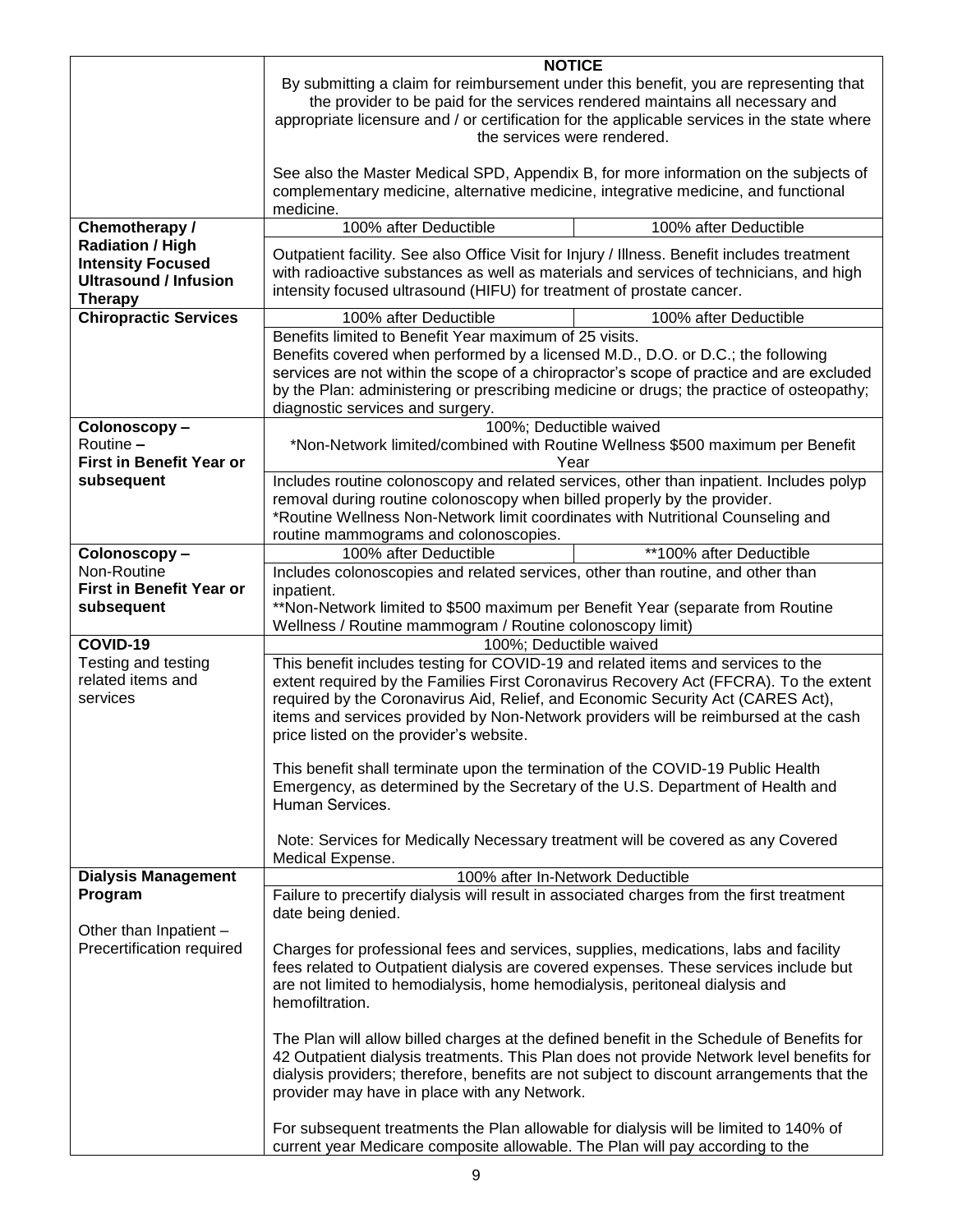|                               | schedule for the next 30 consecutive months of dialysis or until the Plan is secondary        |                        |  |
|-------------------------------|-----------------------------------------------------------------------------------------------|------------------------|--|
|                               | to other coverage, whichever occurs first. Thereafter, as permitted in 42 CFR §               |                        |  |
|                               | 411.161(c) and (d), Medicare will be the primary payer and the Plan will only pay             |                        |  |
|                               | secondary to Medicare or other coverage. The Plan will reimburse Medicare Part B              |                        |  |
|                               | premiums for the individual if and for as long as enrolled in Medicare Part B and             |                        |  |
|                               | receiving benefits under this provision. Note: Medicare Part B premiums shall be              |                        |  |
|                               | reimbursed quarterly.                                                                         |                        |  |
| <b>Durable Medical</b>        | 100% after Deductible                                                                         | 100% after Deductible  |  |
| <b>Equipment</b>              | The Plan has benefits for the rental of Durable Medical Equipment (DME) if deemed             |                        |  |
|                               | Medically Necessary. These items may be bought rather than rented, with the cost not          |                        |  |
|                               | to exceed the fair market value of the equipment at the time of purchase. DME                 |                        |  |
|                               | includes, but is not limited to, crutches, apnea monitors, glucometers, oxygen                |                        |  |
|                               | equipment, Hospital type beds and wheelchairs. See Defined Terms.                             |                        |  |
|                               |                                                                                               |                        |  |
|                               | This Plan also covers certain services as preventive as listed in <b>IRS Notice 2019-45</b> , |                        |  |
|                               | including, but not limited to, blood pressure monitors, glucometers, and peak flow            |                        |  |
|                               | meters. In accordance with IRS guidance, these services are only covered as                   |                        |  |
|                               | preventive under the Plan when provided in conjunction with a diagnosis of certain            |                        |  |
|                               | specified conditions (see IRS Notice 2019-45).                                                |                        |  |
| <b>Hearing Aids</b>           | 100% after Deductible                                                                         | 100% after Deductible  |  |
|                               | Benefit limited to Benefit Year maximum of \$1,000.                                           |                        |  |
|                               | Hearing aids ordered by a Physician or audiologist are covered for one hearing aid per        |                        |  |
|                               | ear every 36 months, including related services for initial hearing aids, replacement         |                        |  |
|                               | hearing aids, new hearing aids when alterations cannot adequately meet the needs of           |                        |  |
|                               | the individual, initial hearing aid evaluation, fitting, adjustments and supplies including   |                        |  |
|                               | ear molds.                                                                                    |                        |  |
| <b>Home Health Care</b>       | 100% after Deductible                                                                         | 100% after Deductible  |  |
| (including Private Duty       | Benefits limited to Daily maximum of 16 hours.                                                |                        |  |
| Nursing, excluding            | Services and supplies are covered only for care and treatment of an Injury or Illness.        |                        |  |
| Outpatient)                   | The diagnosis, care and treatment must be certified by the attending Physician and be         |                        |  |
|                               | contained in a Home Health Care Plan.                                                         |                        |  |
|                               | A home health care visit means a visit by a member of a home health care team. Each           |                        |  |
|                               | visit that lasts for a period of 4 hours or less is treated as one home health care visit. If |                        |  |
|                               | the visit exceeds 4 hours, each period of 4 hours is treated as one visit, and any part of    |                        |  |
|                               | a 4-hour period that remains is treated as one home visit.                                    |                        |  |
|                               | Private duty nursing is covered when performed by a licensed nurse (R.N., L.P.N. or           |                        |  |
|                               | L.V.N.) and only when care is Medically Necessary, is not Custodial in nature and the         |                        |  |
|                               | Hospital's Intensive Care Unit is filled, or the Hospital has no Intensive Care Unit.         |                        |  |
|                               | The only charges covered for Outpatient nursing care are those shown under Home               |                        |  |
|                               | Health Care. Outpatient private duty nursing care on a 24-hour-shift basis is not             |                        |  |
|                               | covered.                                                                                      |                        |  |
| <b>Hospice Care</b>           | 100% after Deductible                                                                         | 100% after Deductible  |  |
|                               | Hospice care can provide the physical, psychological, spiritual and social support            |                        |  |
|                               | needed to help terminally ill patients and their families cope with the Illness. Care         |                        |  |
|                               | includes services provided by a Hospice program in the patient's home, a Hospital or a        |                        |  |
|                               | Hospice. These services are covered as long as they are prescribed by a Physician             |                        |  |
|                               | and the covered patient's life expectancy is six months or less.                              |                        |  |
|                               | Bereavement counseling services by a licensed social worker or a licensed pastoral            |                        |  |
|                               | counselor for the patient's immediate family (covered Employee, covered Spouse                |                        |  |
|                               | and/or covered Dependent Children) are covered. Bereavement services must be                  |                        |  |
|                               | furnished within six months following the patient's death.                                    |                        |  |
| <b>Infertility Diagnostic</b> | As any medical expense                                                                        | As any medical expense |  |
| <b>Services</b>               | The Plan will cover diagnostic services to determine the cause of infertility. Treatment      |                        |  |
|                               | of infertility is not covered by the Plan. Infertility Services are available to covered      |                        |  |
|                               | Employee and covered Spouse only. See also Infertility exclusion and Surrogacy                |                        |  |
|                               | exclusion under Medical Benefit Exclusions.                                                   |                        |  |
| <b>Laboratory and X-Ray</b>   | 100% after Deductible                                                                         | 100% after Deductible  |  |
| <b>Services</b>               | Whether Hospital Outpatient or Independent Outpatient Facility.                               |                        |  |
| Mammogram-                    | 100%; Deductible waived                                                                       |                        |  |
| Routine -                     | *Non-Network limited/combined with Routine Wellness \$500 maximum per Benefit                 |                        |  |
| First in Benefit Year or      | Year                                                                                          |                        |  |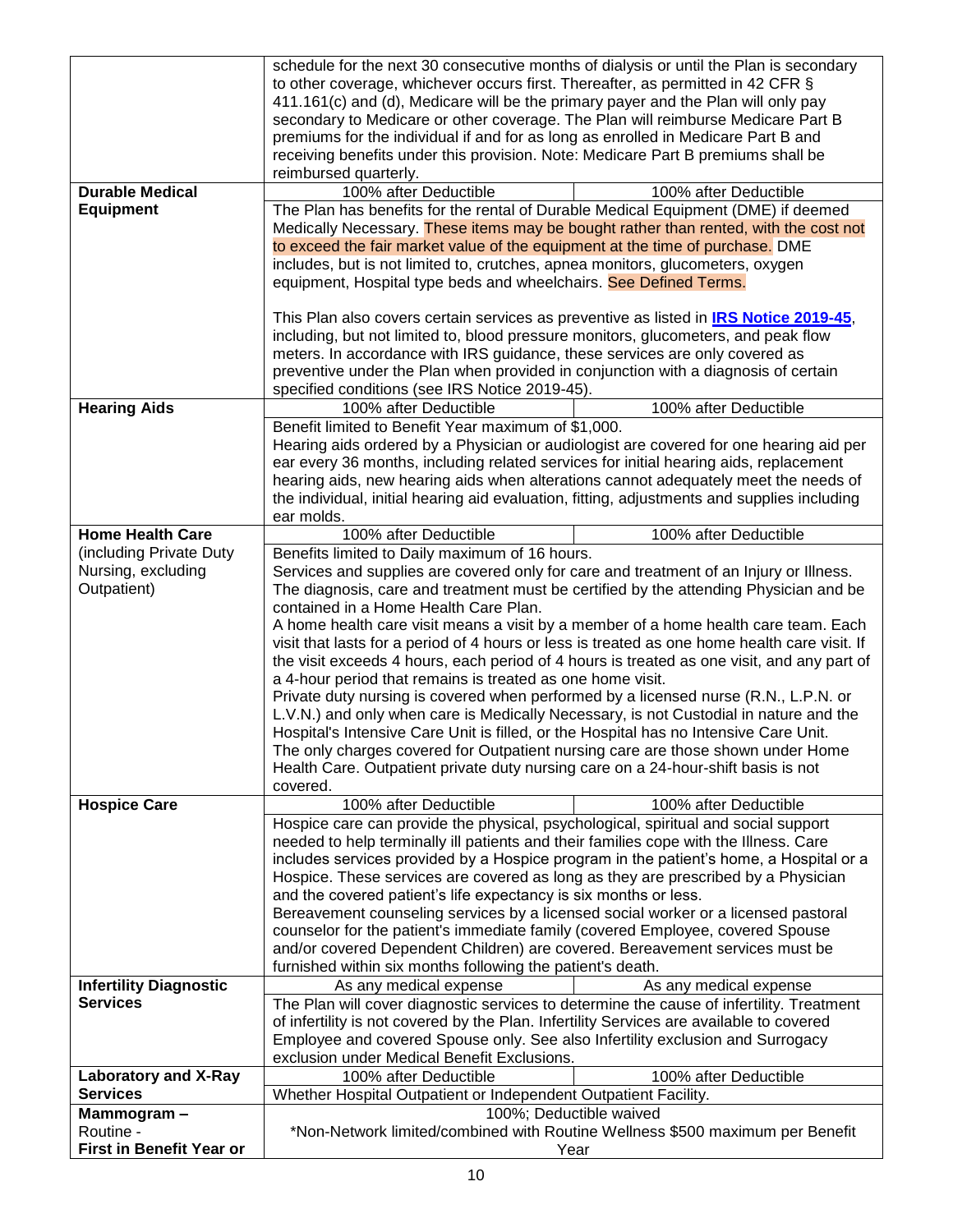| subsequent                                                                               | Includes routine mammogram and related services, other than inpatient.                                                                                                                                                                                      |                                    |  |
|------------------------------------------------------------------------------------------|-------------------------------------------------------------------------------------------------------------------------------------------------------------------------------------------------------------------------------------------------------------|------------------------------------|--|
|                                                                                          | *Routine Wellness Non-Network limit coordinates with Nutritional Counseling and<br>routine mammograms and colonoscopies.                                                                                                                                    |                                    |  |
| Mammogram-                                                                               | 100% after Deductible<br>**100% after Deductible                                                                                                                                                                                                            |                                    |  |
| Non-Routine -                                                                            | Includes mammogram and related services, other than routine, and other than                                                                                                                                                                                 |                                    |  |
| First in Benefit Year or                                                                 | inpatient.                                                                                                                                                                                                                                                  |                                    |  |
| subsequent                                                                               | **Non-Network limited to \$500 maximum per Benefit Year (separate from Routine                                                                                                                                                                              |                                    |  |
|                                                                                          | Wellness / Routine mammogram / Routine colonoscopy limit)                                                                                                                                                                                                   |                                    |  |
| <b>Medical Supplies</b>                                                                  | 100% after Deductible                                                                                                                                                                                                                                       | 100% after Deductible              |  |
|                                                                                          | This Plan also covers certain services as preventive as listed in <b>IRS Notice 2019-45</b> ,                                                                                                                                                               |                                    |  |
|                                                                                          | including, but not limited to, blood pressure monitors, glucometers, and peak flow<br>meters. In accordance with IRS guidance, these services are only covered as                                                                                           |                                    |  |
|                                                                                          | preventive under the Plan when provided in conjunction with a diagnosis of certain                                                                                                                                                                          |                                    |  |
|                                                                                          | specified conditions (see IRS Notice 2019-45).                                                                                                                                                                                                              |                                    |  |
| <b>Maternity Care Services</b>                                                           |                                                                                                                                                                                                                                                             |                                    |  |
| Initial Visit to Confirm                                                                 |                                                                                                                                                                                                                                                             |                                    |  |
| Pregnancy                                                                                | As any Physician office visit                                                                                                                                                                                                                               | As any Physician office visit      |  |
| Physician (Global Fee)                                                                   | 100% after Deductible                                                                                                                                                                                                                                       | 100% after Deductible              |  |
| Facility                                                                                 | 100% after Deductible                                                                                                                                                                                                                                       | 100% after Deductible              |  |
|                                                                                          | Charges for the care and treatment of Pregnancy are covered the same as any other                                                                                                                                                                           |                                    |  |
|                                                                                          | Illness for a covered Employee, covered Spouse and a covered Dependent child.                                                                                                                                                                               |                                    |  |
|                                                                                          |                                                                                                                                                                                                                                                             |                                    |  |
|                                                                                          | Maternity Care Services for all covered adult women, including Dependent daughters,<br>include Prenatal Care with no cost-share as required by PPACA, if billed                                                                                             |                                    |  |
|                                                                                          | independently. See Routine Wellness/Preventive Services. See Defined Terms.                                                                                                                                                                                 |                                    |  |
| <b>Newborn Nursery</b>                                                                   | Routine newborn nursery and Physician care while the newborn is Hospital-confined                                                                                                                                                                           |                                    |  |
|                                                                                          | typically includes room and board along with ancillary charges for the normal care of a                                                                                                                                                                     |                                    |  |
|                                                                                          | newborn. Charges in these circumstances will be applied to the Plan of the mother,                                                                                                                                                                          |                                    |  |
|                                                                                          | with Physician charges subject to Deductible. Newborns must be properly enrolled for                                                                                                                                                                        |                                    |  |
|                                                                                          | coverage to apply after the initial Hospital stay.                                                                                                                                                                                                          |                                    |  |
|                                                                                          |                                                                                                                                                                                                                                                             |                                    |  |
|                                                                                          |                                                                                                                                                                                                                                                             |                                    |  |
|                                                                                          | Non-routine newborn nursery and Physician care will not be eligible for reimbursement<br>under the Plan until the newborn is enrolled as a Dependent under the Plan enrollment                                                                              |                                    |  |
|                                                                                          | provisions.                                                                                                                                                                                                                                                 |                                    |  |
|                                                                                          |                                                                                                                                                                                                                                                             |                                    |  |
|                                                                                          | For details about enrolling newborn children, please see "Enrollment Requirements for                                                                                                                                                                       |                                    |  |
|                                                                                          | Newborn Children," the Special Enrollment provisions, and "Open Enrollment," all in the                                                                                                                                                                     |                                    |  |
|                                                                                          | Enrollment section.                                                                                                                                                                                                                                         |                                    |  |
| <b>Mental Health and Substance Use Disorders</b>                                         |                                                                                                                                                                                                                                                             |                                    |  |
| Inpatient                                                                                | As any admission                                                                                                                                                                                                                                            | As any admission                   |  |
| <b>Outpatient Facility</b>                                                               | As any outpatient facility service                                                                                                                                                                                                                          | As any outpatient facility service |  |
| <b>Outpatient Physician</b>                                                              | 100% after Deductible<br>Psychiatrists (M.D.), psychologists (Ph.D.) or Masters of Social Work (M.S.W.) may bill                                                                                                                                            | 100% after Deductible              |  |
|                                                                                          | the plan directly. Other licensed mental health practitioners may be asked to file claims                                                                                                                                                                   |                                    |  |
|                                                                                          | under the direction of these professionals, depending on credentialing guidelines.                                                                                                                                                                          |                                    |  |
|                                                                                          | This Plan has partnered with an online service known as "myStrength" which offers                                                                                                                                                                           |                                    |  |
|                                                                                          | web and mobile self-help resources, empowering Plan Participants to better manage                                                                                                                                                                           |                                    |  |
|                                                                                          | depression, anxiety, and Substance Use Disorders while improving overall well-being.                                                                                                                                                                        |                                    |  |
|                                                                                          | To obtain more information or to register, visit https://bh.mystrength.com/medcost.                                                                                                                                                                         |                                    |  |
| <b>Obesity, Non-Surgical</b>                                                             | As any Covered Medical Expense                                                                                                                                                                                                                              | As any Covered Medical Expense     |  |
| <b>Medical Treatment</b>                                                                 | Medically Necessary treatment of obesity and/or Morbid Obesity is covered. This does<br>not include any form of food supplement, exercise program, exercise equipment,<br>weight control program, injection of any fluid, use of medications or educational |                                    |  |
|                                                                                          |                                                                                                                                                                                                                                                             |                                    |  |
|                                                                                          | program, if not otherwise covered.                                                                                                                                                                                                                          |                                    |  |
| <b>Obesity, Surgical</b>                                                                 | As any Covered Medical Expense                                                                                                                                                                                                                              | As any Covered Medical Expense     |  |
| <b>Treatment</b>                                                                         | Medically Necessary charges for the surgical treatment of obesity will be covered,                                                                                                                                                                          |                                    |  |
| Precertification required                                                                | subject to these requirements and limitations:                                                                                                                                                                                                              |                                    |  |
| The Plan Participant must have a history of obesity and/or a Morbid Obesity<br>$\bullet$ |                                                                                                                                                                                                                                                             |                                    |  |
|                                                                                          | Diagnosis for at least five years;                                                                                                                                                                                                                          |                                    |  |
|                                                                                          | During the past two years that a Plan Participant has been covered by this Plan,                                                                                                                                                                            |                                    |  |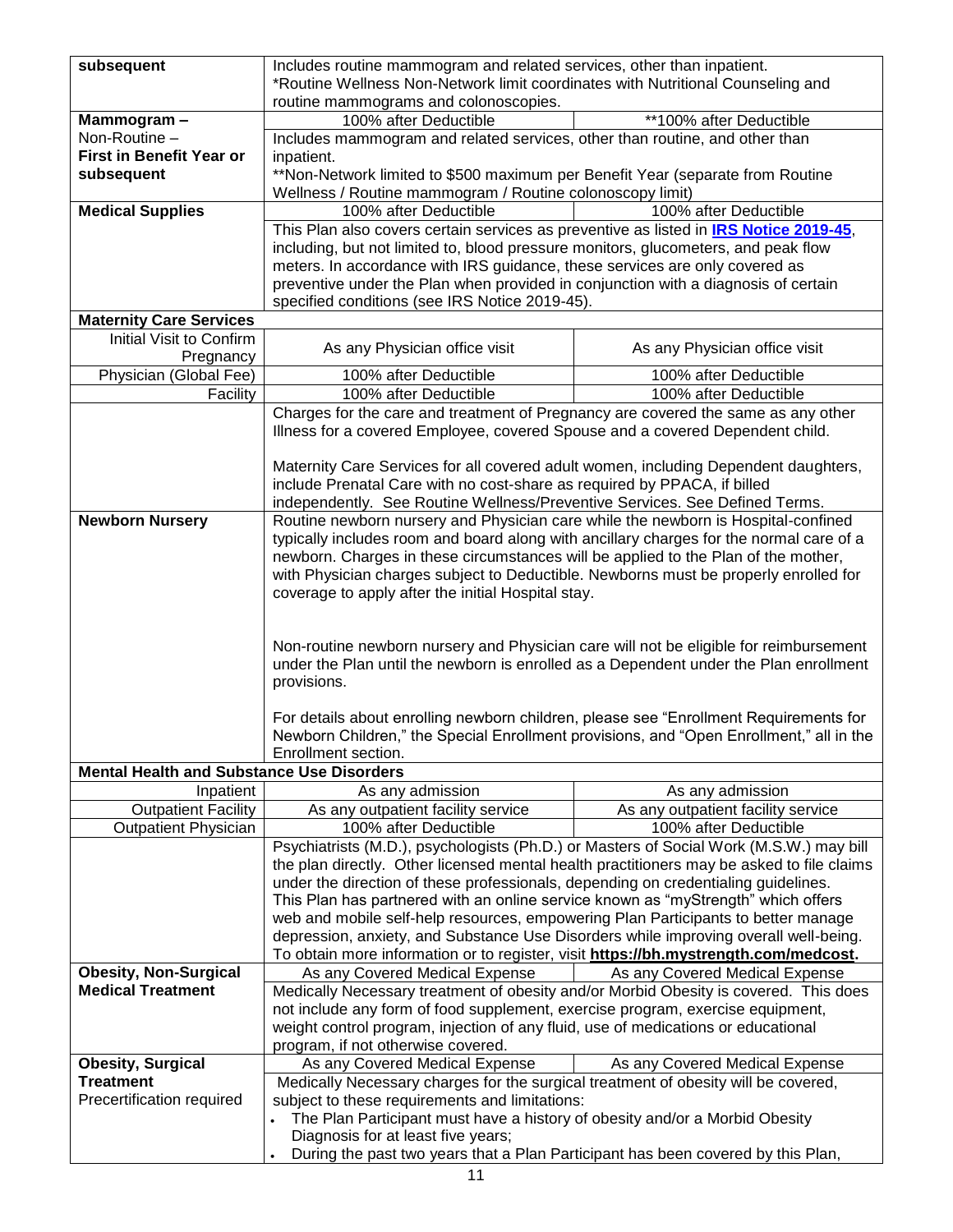|                           | he/she must have a documented history of participating in a 12-month medically<br>supervised weight loss program;<br>The Plan Participant must have documented proof of adequate preoperative<br>evaluations for surgery, which includes patient's understanding of the procedure, the<br>procedure's risks and benefits, the length of stay in the Hospital, behavioral changes<br>required prior to and after the surgery (including dietary and exercise requirements),<br>follow-up requirements and anticipated psychological changes;<br>Psychological assessment by a mental health professional of the patient's ability to |  |
|---------------------------|-------------------------------------------------------------------------------------------------------------------------------------------------------------------------------------------------------------------------------------------------------------------------------------------------------------------------------------------------------------------------------------------------------------------------------------------------------------------------------------------------------------------------------------------------------------------------------------------------------------------------------------|--|
|                           | understand and adhere to the program. The assessment must include expected<br>levels of depression, eating behaviors, stress management, cognitive abilities, social<br>functioning, self-esteem, personality factors or other mental health diagnoses that<br>may affect treatment, readiness and ability to adhere to required lifestyle<br>modifications and follow-up/social support.                                                                                                                                                                                                                                           |  |
|                           | The Plan Participant must be an acceptable age (at least 18 years old at the time of<br>the surgery) and risk for surgery as determined by his/her primary care or family<br>Physician and the attending surgeon;<br>Precertification of the surgery is required.                                                                                                                                                                                                                                                                                                                                                                   |  |
| <b>Orthotics</b>          | 100% after Deductible<br>100% after Deductible                                                                                                                                                                                                                                                                                                                                                                                                                                                                                                                                                                                      |  |
|                           | Orthotics are covered for the initial purchase and fitting of an appliance designed for<br>the support of weak or ineffective joints or muscles as a result of a disabling congenital<br>condition or an Injury or Illness. Orthopedic foot appliances, including custom molded<br>foot orthotics, may be covered when used as an integral part of a brace, applied tightly<br>thereto, or when used to treat a condition requiring more than a supportive device of<br>the foot. Shoe inserts are not considered orthotic devices by this Plan and are not<br>covered.                                                             |  |
| <b>Prosthetics</b>        | 100% after Deductible<br>100% after Deductible                                                                                                                                                                                                                                                                                                                                                                                                                                                                                                                                                                                      |  |
|                           | Benefit covers the initial purchase and fitting of a fitted artificial device to replace or<br>augment a missing or impaired part of the body. Prosthetic devices include, but are not<br>limited to, artificial limbs, breast prosthesis, cochlear implants and implanted lenses<br>after cataract surgery.<br>Repair and replacement of a device will not be made more than once every 5 years,<br>unless it is determined Medically Necessary due to a pathological change, such as<br>growth, shrinkage, or atrophy that results in improper fit. Replacements will not be                                                      |  |
|                           | made because the device is lost, misplaced, or stolen.                                                                                                                                                                                                                                                                                                                                                                                                                                                                                                                                                                              |  |
| <b>Service Animal</b>     | 100% after In-Network Deductible                                                                                                                                                                                                                                                                                                                                                                                                                                                                                                                                                                                                    |  |
|                           | For covered Dependents to age 19 only:<br>The Plan provides coverage for the purchase of a Medically Necessary service animal<br>to a Lifetime maximum of \$20,000. This benefit is subject to written approval for<br>determination of Medical Necessity by the Plan Administrator and approval of the<br>service animal distributor.                                                                                                                                                                                                                                                                                              |  |
| <b>Short-Term Therapy</b> | 100% after Deductible<br>100% after Deductible                                                                                                                                                                                                                                                                                                                                                                                                                                                                                                                                                                                      |  |
|                           | The Plan provides coverage for short-term rehabilitative therapy that is part of a<br>rehabilitation program, including the therapies listed when provided in the most<br>medically appropriate setting. See also Applied Behavioral Analysis (ABA) Therapy<br>under Other Services in this Schedule of Benefits.                                                                                                                                                                                                                                                                                                                   |  |
| Cardiac                   | Covered as deemed Medically Necessary provided services are rendered (a) under the<br>supervision of a Physician; (b) in connection with a myocardial infarction, coronary<br>occlusion or coronary bypass surgery; (c) initiated within 12 weeks after other<br>treatment for the medical condition ends; and (d) in a Medical Care Facility as defined<br>by this Plan.                                                                                                                                                                                                                                                           |  |
| Cognitive                 | Covered as deemed Medically Necessary provided services are rendered under the<br>supervision of a Physician. The therapy must be in accord with a Physician's exact<br>orders as to type, frequency and duration and for conditions that are subject to<br>significant improvement through short-term therapy.                                                                                                                                                                                                                                                                                                                     |  |
| Occupational              | Covered when performed by a licensed occupational therapist or a Physician working<br>within the scope of his/her license. Therapy must be ordered by a Physician, result<br>from an Injury or Illness and improve a body function. Covered Charges do not include<br>recreational programs, maintenance therapy or supplies used in occupational therapy.                                                                                                                                                                                                                                                                          |  |
| Physical                  | Covered when performed by a licensed physical therapist or a Physician working within<br>the scope of his/her license. The therapy must be in accord with a Physician's exact<br>orders as to type, frequency and duration and for conditions that are subject to                                                                                                                                                                                                                                                                                                                                                                   |  |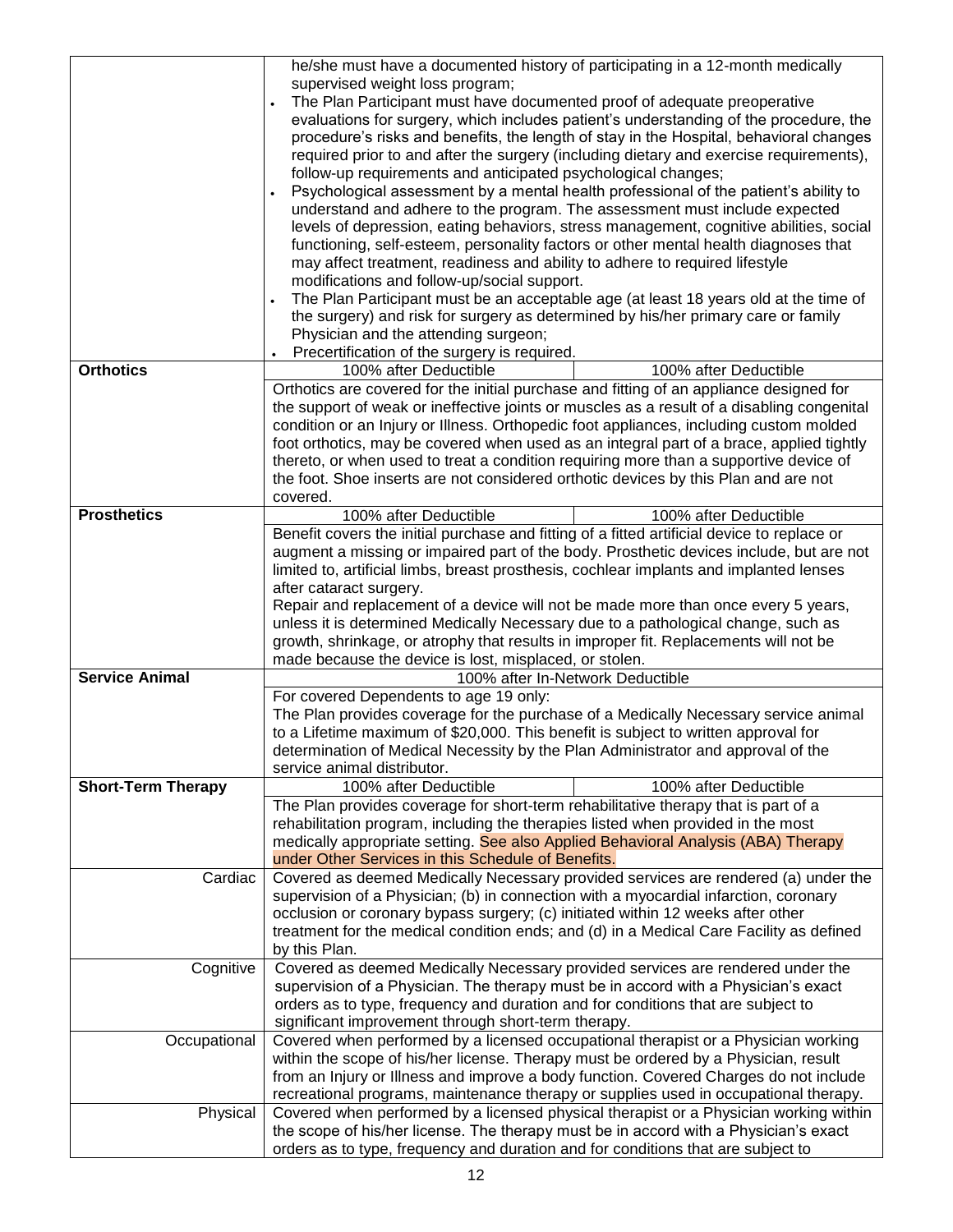|                                 | significant improvement through short-term therapy.                                                                                                                                                   |                                      |  |
|---------------------------------|-------------------------------------------------------------------------------------------------------------------------------------------------------------------------------------------------------|--------------------------------------|--|
| Pulmonary                       | Covered when performed by a licensed respiratory therapist or a Physician working                                                                                                                     |                                      |  |
|                                 | within the scope of his/her license. The therapy must be in accord with a Physician's                                                                                                                 |                                      |  |
|                                 | exact orders as to type, frequency and duration and for conditions that are subject to                                                                                                                |                                      |  |
|                                 |                                                                                                                                                                                                       |                                      |  |
| Speech                          | significant improvement through short-term therapy.<br>Covered when performed by a licensed speech therapist or a Physician working within                                                            |                                      |  |
|                                 | the scope of his/her license; therapy must be ordered by a Physician: a) for speech                                                                                                                   |                                      |  |
|                                 | disorders; b) following surgery for correction of a congenital condition of the oral cavity,                                                                                                          |                                      |  |
|                                 | throat or nasal complex; or c) to restore speech to a person who has lost existing                                                                                                                    |                                      |  |
|                                 |                                                                                                                                                                                                       |                                      |  |
|                                 | speech function as a result of injury or an illness that is other than a learning or mental<br>disorder.                                                                                              |                                      |  |
| <b>Skilled Nursing Facility</b> |                                                                                                                                                                                                       |                                      |  |
|                                 | 100% after In-Network Deductible                                                                                                                                                                      |                                      |  |
|                                 | Benefits limited to Benefit Year maximum of 100 days.                                                                                                                                                 |                                      |  |
|                                 | Benefits are payable if and when the patient is confined as a bed patient in the facility;                                                                                                            |                                      |  |
|                                 | the attending Physician certifies that the confinement is needed for further care of the                                                                                                              |                                      |  |
|                                 | condition that caused the Hospital confinement; and the attending Physician completes                                                                                                                 |                                      |  |
|                                 | a treatment plan that includes a diagnosis, the proposed course of treatment and the                                                                                                                  |                                      |  |
|                                 | projected date of discharge from the Skilled Nursing Facility. Covered charges for a                                                                                                                  |                                      |  |
|                                 | Plan Participant's care in these facilities are limited to the facility's semiprivate room                                                                                                            |                                      |  |
|                                 | rate.                                                                                                                                                                                                 |                                      |  |
| <b>Teladoc</b>                  |                                                                                                                                                                                                       | 100% after In-Network Deductible     |  |
|                                 | (\$49 charge per visit)                                                                                                                                                                               |                                      |  |
| Telemedicine other than         | As any other covered office service                                                                                                                                                                   | As any other covered office service  |  |
| Teladoc                         |                                                                                                                                                                                                       |                                      |  |
| <b>TMJ</b>                      | As any other Covered Medical Expense                                                                                                                                                                  | As any other Covered Medical Expense |  |
|                                 | Includes Surgical and Non-Surgical; excludes appliances and orthodontic treatment.                                                                                                                    |                                      |  |
| <b>Transplant Services</b>      | <b>Approved / Designated Facility</b>                                                                                                                                                                 | NON-Approved / NON-Designated        |  |
| Precertification required       |                                                                                                                                                                                                       | <b>Facility</b>                      |  |
|                                 | 100% after In-Network Deductible                                                                                                                                                                      | 100% after Non-Network Deductible    |  |
|                                 | MedCost Health Management must be notified PRIOR to a Transplant evaluation.                                                                                                                          |                                      |  |
|                                 | All Transplant Services MUST be precertified and require participation in Case                                                                                                                        |                                      |  |
|                                 | Management to qualify for Precertification. Failure to precertify will result in a 50%                                                                                                                |                                      |  |
|                                 | reduction in benefits. Refer to Health Management Services for details.                                                                                                                               |                                      |  |
|                                 |                                                                                                                                                                                                       |                                      |  |
|                                 | Human organ and tissue transplants are covered except those classified as                                                                                                                             |                                      |  |
|                                 | "Experimental and/or Investigational."                                                                                                                                                                |                                      |  |
|                                 |                                                                                                                                                                                                       |                                      |  |
|                                 | *Travel and lodging will be paid by the Plan for the patient and one companion or                                                                                                                     |                                      |  |
|                                 | caregiver (for both parents or for both guardians if the patient is a minor), up to a                                                                                                                 |                                      |  |
|                                 | Lifetime maximum of \$10,000. Travel must be to a Designated Transplant Provider that                                                                                                                 |                                      |  |
|                                 | is more than 60 miles from the patient's home.                                                                                                                                                        |                                      |  |
|                                 |                                                                                                                                                                                                       |                                      |  |
|                                 | <b>Donor Charges:</b>                                                                                                                                                                                 |                                      |  |
|                                 | Both the recipient and the donor are entitled to benefits of Transplant Service coverage                                                                                                              |                                      |  |
|                                 | under this Plan when the recipient is a Plan Participant. Benefits provided to the donor                                                                                                              |                                      |  |
|                                 | will be charged against the recipient's coverage.                                                                                                                                                     |                                      |  |
|                                 |                                                                                                                                                                                                       |                                      |  |
|                                 | The Plan will pay for typing, surgical procedure, mobilization, storage expenses, and                                                                                                                 |                                      |  |
|                                 |                                                                                                                                                                                                       |                                      |  |
|                                 | costs directly related to the donation of a human organ or human tissue used in a<br>covered Transplant procedure.                                                                                    |                                      |  |
|                                 |                                                                                                                                                                                                       |                                      |  |
|                                 | If a Plan Participant wishes to be a donor, the Plan will cover donor charges only if the                                                                                                             |                                      |  |
|                                 |                                                                                                                                                                                                       |                                      |  |
|                                 | recipient is also a Plan Participant. Donor expenses for recipients who are not Plan<br>Participants are not covered under this Plan.                                                                 |                                      |  |
|                                 |                                                                                                                                                                                                       |                                      |  |
|                                 | <b>Claim Steps:</b>                                                                                                                                                                                   |                                      |  |
|                                 |                                                                                                                                                                                                       |                                      |  |
|                                 | When a Plan Participant is the recipient of an organ from a non-Plan donor,<br>eligible expenses should be filed using the Plan Participant's name and his or<br>her alternate identification number. |                                      |  |
|                                 |                                                                                                                                                                                                       |                                      |  |
|                                 | To help identify non-Plan donor claims billed under the Plan Participant<br>$\bullet$                                                                                                                 |                                      |  |
|                                 | recipient's information, the donor claim should include the following:                                                                                                                                |                                      |  |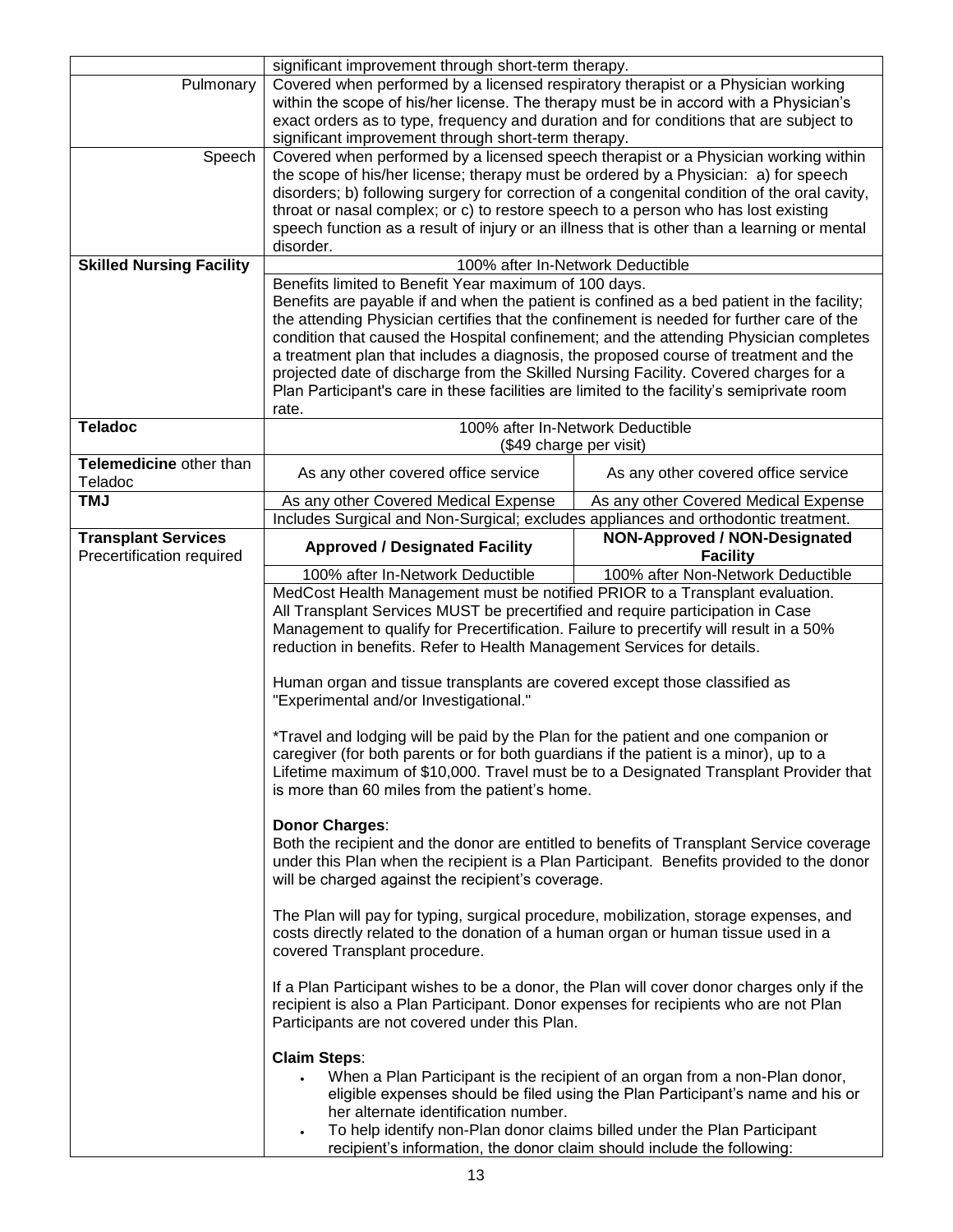|                                | Diagnosis that indicates donor;<br>$\circ$                                                                                              |                                                                                        |  |
|--------------------------------|-----------------------------------------------------------------------------------------------------------------------------------------|----------------------------------------------------------------------------------------|--|
|                                | Attachment that indicates the patient is a donor; and<br>$\circ$                                                                        |                                                                                        |  |
|                                | Donor's information in the comments field of the UB-04 or other electronic<br>$\circ$                                                   |                                                                                        |  |
|                                | claim.                                                                                                                                  |                                                                                        |  |
|                                |                                                                                                                                         |                                                                                        |  |
|                                | *Exclusions:                                                                                                                            |                                                                                        |  |
|                                | Charges for the following are not covered:                                                                                              |                                                                                        |  |
|                                | • Mileage for sightseeing or visits to friends / relatives.                                                                             |                                                                                        |  |
|                                | • Alcohol.                                                                                                                              |                                                                                        |  |
|                                | • Clothing.                                                                                                                             |                                                                                        |  |
|                                | • Entertainment (i.e., movies or rentals, visits to museums, mileage for sightseeing,                                                   |                                                                                        |  |
|                                | compact discs, games, etc.).                                                                                                            |                                                                                        |  |
|                                | • Expense for persons other than the patient and his / her covered companion or                                                         |                                                                                        |  |
|                                | caregiver.                                                                                                                              |                                                                                        |  |
|                                |                                                                                                                                         | • Expenses for lodging when member or companion is staying with a relative or friend.  |  |
|                                | • Travel and non-medical room and board for a live donor or for family members of                                                       |                                                                                        |  |
|                                | the donor.                                                                                                                              |                                                                                        |  |
|                                | • Gift cards.                                                                                                                           |                                                                                        |  |
|                                | • Groceries (i.e., grocery stores, Wal-Mart, K-Mart, etc.).<br>• Laundry service / supplies.                                            |                                                                                        |  |
|                                | • Non-legible receipts (i.e., food or lodging).                                                                                         |                                                                                        |  |
|                                |                                                                                                                                         |                                                                                        |  |
|                                | • Paper products (i.e., paper plates, paper towels, napkins, etc.).<br>• Parking fees incurred other than at hotel / motel or hospital. |                                                                                        |  |
|                                | • Personal care services (i.e., massage, spa, hair care services, etc.)                                                                 |                                                                                        |  |
|                                | • Personal hygiene items (i.e., toothbrush, deodorant, etc.).                                                                           |                                                                                        |  |
|                                | • Personal services (i.e., child care, house sitting, kennel care, etc.).                                                               |                                                                                        |  |
|                                | • Shoes / slippers.                                                                                                                     |                                                                                        |  |
|                                | • Souvenirs (i.e., T-shirts, sweatshirts, toys, etc.).                                                                                  |                                                                                        |  |
|                                | • Telephone bills / calls / phone cards.                                                                                                |                                                                                        |  |
|                                | • Tobacco or medical marijuana.                                                                                                         |                                                                                        |  |
|                                | • Valet parking.                                                                                                                        |                                                                                        |  |
|                                |                                                                                                                                         |                                                                                        |  |
|                                | <b>In-Network</b>                                                                                                                       | <b>Non-Network</b>                                                                     |  |
| <b>Wig Therapy</b> (following  | 100% after Deductible                                                                                                                   | 100% after Deductible                                                                  |  |
| cancer treatment)              | Benefits limited to Lifetime maximum of one wig.                                                                                        |                                                                                        |  |
| <b>All Other Covered</b>       |                                                                                                                                         |                                                                                        |  |
| <b>Services</b>                | 100% after Deductible                                                                                                                   | 100% after Deductible                                                                  |  |
|                                | <b>Additional Services Covered Under the Medical Benefits</b>                                                                           |                                                                                        |  |
| <b>Anesthetics and certain</b> | Certain items including anesthetics; oxygen; blood and blood derivatives that are not                                                   |                                                                                        |  |
| other items including          | donated or replaced; intravenous injections and solutions are covered, including the                                                    |                                                                                        |  |
| administration                 | administration thereof.                                                                                                                 |                                                                                        |  |
| <b>Attention Deficit /</b>     |                                                                                                                                         |                                                                                        |  |
| <b>Hyperactivity Disorder</b>  | Attention Deficit / Hyperactivity Disorder is covered as any other expense.                                                             |                                                                                        |  |
| <b>Dental Services</b>         | Certain dental procedures will be Covered Charges under Medical Benefits:                                                               |                                                                                        |  |
|                                | Removal of wisdom teeth.                                                                                                                |                                                                                        |  |
|                                | Excision of tumors and cysts of the jaws, cheeks, lips, tongue, roof and floor of the                                                   |                                                                                        |  |
|                                | mouth.                                                                                                                                  |                                                                                        |  |
|                                | Emergency repair due to Injury to sound natural teeth.                                                                                  |                                                                                        |  |
|                                |                                                                                                                                         | Surgery needed to correct accidental injuries to the jaws, cheeks, lips, tongue, floor |  |
|                                | and roof of the mouth.                                                                                                                  |                                                                                        |  |
|                                | Excision of benign bony growths of the jaw and hard palate.                                                                             |                                                                                        |  |
|                                | External incision and drainage of cellulitis.<br>$\bullet$                                                                              |                                                                                        |  |
|                                | Incision of sensory sinuses, salivary glands or ducts.<br>$\bullet$                                                                     |                                                                                        |  |
|                                | Reduction of dislocations and excision of temporomandibular joints (TMJs).                                                              |                                                                                        |  |
|                                | When Medically Necessary, replacement of teeth lost as a direct result of                                                               |                                                                                        |  |
|                                | chemotherapy and/or radiation treatment.                                                                                                |                                                                                        |  |
|                                | Orthognathic surgery to repair or correct a severe facial deformity or disfigurement                                                    |                                                                                        |  |
|                                | that orthodontics alone cannot correct, provided:<br>• The deformity or disfigurement is accompanied by a documented clinically         |                                                                                        |  |
|                                | significant functional impairment, and there is a reasonable expectation that the                                                       |                                                                                        |  |
|                                | procedure will result in meaningful functional improvement; or                                                                          |                                                                                        |  |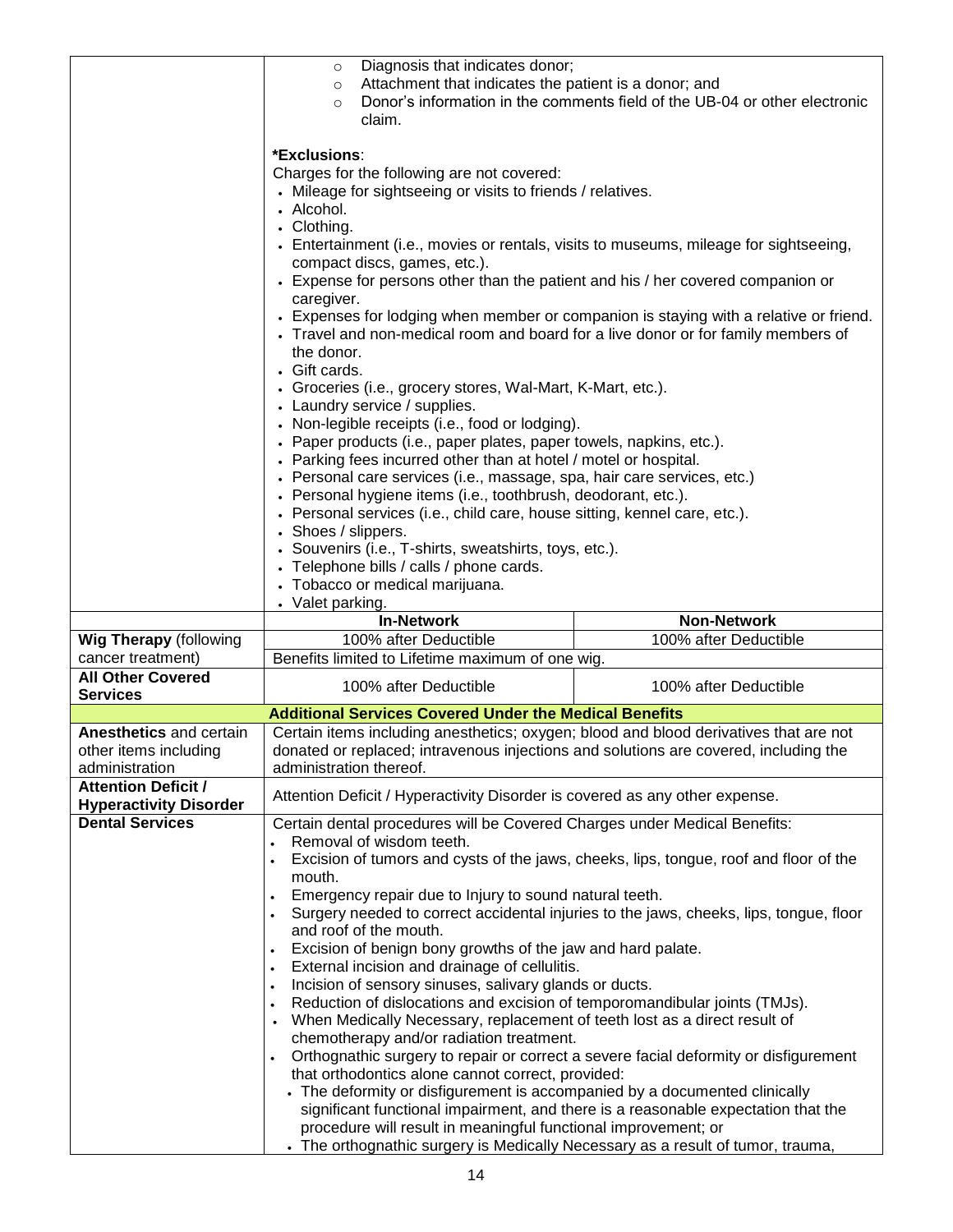|                                                                                | disease; or<br>• The orthognathic surgery is performed prior to age 19 and is required as a result of<br>severe congenital facial deformity or congenital condition.<br>Repeat or subsequent orthognathic surgeries for the same condition are covered only<br>when the previous orthognathic surgery met the above requirements, and there is a<br>high probability of significant additional improvement as determined by the utilization<br>review Physician.<br>No charge will be covered under Medical Benefits for dental and oral surgical<br>procedures involving orthodontic care of the teeth, periodontal disease and preparing<br>the mouth for the fitting of or continued use of dentures. Oral surgeons will be paid at |
|--------------------------------------------------------------------------------|----------------------------------------------------------------------------------------------------------------------------------------------------------------------------------------------------------------------------------------------------------------------------------------------------------------------------------------------------------------------------------------------------------------------------------------------------------------------------------------------------------------------------------------------------------------------------------------------------------------------------------------------------------------------------------------------------------------------------------------|
| <b>Anesthesia and Facility</b>                                                 | the Network level of benefits.<br>The Plan will pay for anesthesia and Hospital or facility charges for services performed                                                                                                                                                                                                                                                                                                                                                                                                                                                                                                                                                                                                             |
| for certain Dental<br><b>Procedures</b>                                        | in a Hospital or Ambulatory Surgical Center in connection with dental procedures<br>for (1) Dependent Children under the age of 9 and (2) Plan Participants with physical or<br>mental conditions for which such services are Medically Necessary. The Physician<br>must certify that anesthesia is required to safely and effectively perform the<br>procedures. Prior authorization is required.                                                                                                                                                                                                                                                                                                                                     |
| <b>Diabetes Care</b><br>Management other than<br><b>Nutritional Counseling</b> | The Plan will provide coverage for Medically Necessary diabetes self-management<br>training and educational services.                                                                                                                                                                                                                                                                                                                                                                                                                                                                                                                                                                                                                  |
| Eyeglasses, Lenses,<br><b>Frames</b>                                           | Medical benefits cover purchase of the first pair of eyeglasses, lenses, frames or<br>contact lenses as prescribed following keratoconus or cataract surgery.                                                                                                                                                                                                                                                                                                                                                                                                                                                                                                                                                                          |
| Family Therapy /<br><b>Counseling</b>                                          | Family Therapy/Counseling is considered an eligible expense when provided by a<br>licensed mental health practitioner.                                                                                                                                                                                                                                                                                                                                                                                                                                                                                                                                                                                                                 |
| <b>Genetic Testing</b>                                                         | Charges made for genetic testing that uses a proven testing method for the<br>identification of genetically-linked inheritable disease.                                                                                                                                                                                                                                                                                                                                                                                                                                                                                                                                                                                                |
|                                                                                | Genetic testing is considered Medically Necessary (and therefore covered) based on<br>the diagnosis, provided:<br>A person has symptoms or signs of a genetically-linked inheritable disease or<br>The testing is performed as part of oncology treatment.<br>Genetic testing requires documentation of Medical Necessity via medical records or a<br>letter of Medical Necessity if:                                                                                                                                                                                                                                                                                                                                                  |
|                                                                                | it has been determined that a person is at risk for carrier status as supported<br>by existing peer-reviewed, evidence-based, scientific literature for the<br>development of a genetically-linked inheritable disease when the results will<br>impact clinical outcome or<br>the therapeutic purpose is to identify specific genetic mutation that has been<br>demonstrated in the existing peer reviewed, evidence-based, scientific<br>literature to directly impact treatment options as outlined in the letter of Medical<br>Necessity noted above; or<br>in accordance with the guidelines and recommendations established under<br>PPACA for preventive services for women with no cost-share.                                  |
|                                                                                | If genetic testing is determined to be Medically Necessary and meets the criteria<br>outlined above, genetic counseling may be covered. Genetic counseling is limited to 3<br>visits per Benefit Year.                                                                                                                                                                                                                                                                                                                                                                                                                                                                                                                                 |
| <b>Hearing Aids</b>                                                            | For covered dependent children to age 19 only: hearing aids ordered by a Physician or<br>audiologist are covered for one hearing aid per ear every 36 months, including related<br>services for initial hearing aids, replacement hearing aids, new hearing aids when<br>alterations cannot adequately meet the needs of the individual, initial hearing aid<br>evaluation, fitting, adjustments and supplies including ear molds.                                                                                                                                                                                                                                                                                                     |
| <b>Reconstructive Surgery</b>                                                  | Covered Charges are:<br>• Surgical correction of a congenital anomaly in a covered Dependent child;                                                                                                                                                                                                                                                                                                                                                                                                                                                                                                                                                                                                                                    |
|                                                                                | Treatment of an Accidental bodily Injury; and<br>Reconstructive breast surgery following mastectomy. This mammoplasty coverage,<br>in compliance with the Women's Health and Cancer Rights Act of 1998, will include<br>reimbursement for (1) reconstruction of the breast on which a mastectomy has been                                                                                                                                                                                                                                                                                                                                                                                                                              |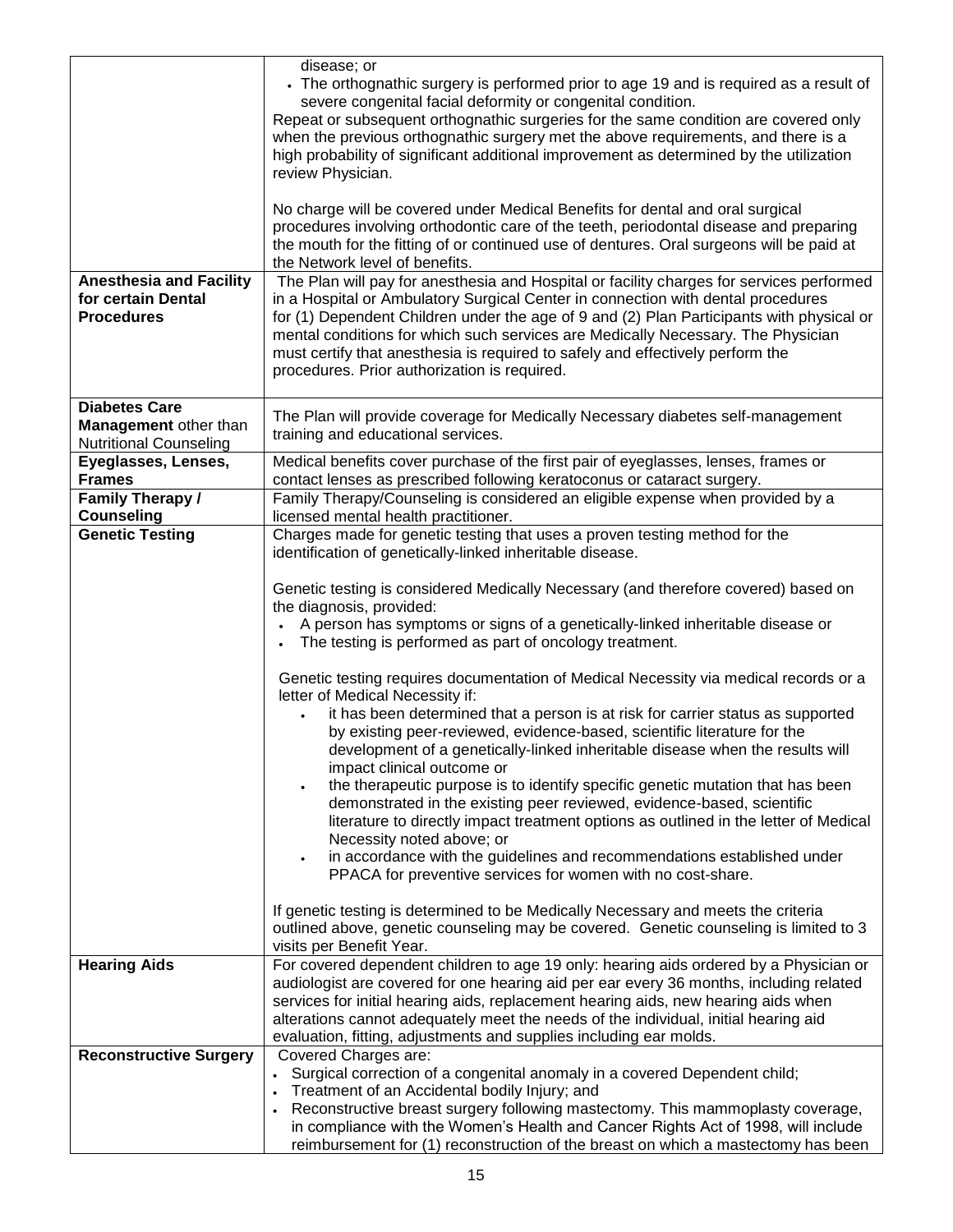|                            | performed, (2) surgery and reconstruction of the other breast to produce a<br>symmetrical appearance, and (3) coverage of prostheses and physical                         |                               |  |
|----------------------------|---------------------------------------------------------------------------------------------------------------------------------------------------------------------------|-------------------------------|--|
|                            | complications during all stages of mastectomy, including lymphedemas, in a manner<br>determined in consultation with the attending Physician and the patient.             |                               |  |
| <b>Routine Costs</b>       | Includes charges for Routine Patient Costs incurred by a Qualified Individual in an                                                                                       |                               |  |
| <b>Associated with a</b>   | Approved Clinical Trial subject to the terms of this Plan. The Plan may require a copy                                                                                    |                               |  |
| <b>Clinical Trial</b>      | of the Approved Clinical Trial's patient consent packet before determining if any                                                                                         |                               |  |
|                            | benefits are payable by the Plan (see Routine Patient Costs). Coverage is provided                                                                                        |                               |  |
|                            | only for Routine Patient Costs of services associated with the Approved Clinical Trial,                                                                                   |                               |  |
|                            | and only to the extent such Routine Patient Costs have not been, or are not, funded by                                                                                    |                               |  |
|                            | other resources. See also Medical Benefit Exclusions and Defined Terms for more                                                                                           |                               |  |
|                            | information regarding coverage of Routine Patient Costs associated with an Approved                                                                                       |                               |  |
|                            | <b>Clinical Trial.</b>                                                                                                                                                    |                               |  |
| <b>Sleep Studies</b>       | Sleep studies are covered as any Outpatient lab or independent lab when determined                                                                                        |                               |  |
|                            | to be Medically Necessary.                                                                                                                                                |                               |  |
| <b>Sterilization</b>       | Sterilization procedures are covered as any expense unless otherwise noted in the                                                                                         |                               |  |
| <b>Procedures</b>          | SPD. Reversal procedures are not covered.                                                                                                                                 |                               |  |
| <b>Termination of</b>      | Abortions are covered for all Employees and Spouses who are Plan Participants when                                                                                        |                               |  |
| Pregnancy                  | the life of the mother would be endangered if the unborn child was carried to term or                                                                                     |                               |  |
|                            | the Pregnancy is the result of rape or incest. Complications of abortion are covered for                                                                                  |                               |  |
|                            | all Employees and Spouses who are Plan Participants. Abortions and / or                                                                                                   |                               |  |
|                            | complications of abortion are not covered for Dependent Daughters.                                                                                                        |                               |  |
|                            | <b>Prescription Drug Benefits</b>                                                                                                                                         |                               |  |
|                            | Prescription Drug cost-sharing accumulates toward the Plan's overall Network Deductible and Out-of-Pocket                                                                 |                               |  |
|                            | Maximum.<br>Deductibles and Out-of-Pocket Maximums are shared between the Pharmacy vendor and Medical benefits.                                                           |                               |  |
|                            | <b>Retail Pharmacy</b>                                                                                                                                                    | <b>Mail Order</b>             |  |
|                            |                                                                                                                                                                           |                               |  |
|                            | 30 day supply                                                                                                                                                             | 90 day supply                 |  |
| Generic                    |                                                                                                                                                                           |                               |  |
| Preferred                  |                                                                                                                                                                           |                               |  |
| Non-Preferred              | 100% after Network Deductible                                                                                                                                             | 100% after Network Deductible |  |
| <b>Mandatory Specialty</b> |                                                                                                                                                                           |                               |  |
| Pharmacy                   |                                                                                                                                                                           |                               |  |
|                            | Certain Prescription Drugs must be purchased through the Plan's Specialty Pharmacy<br>and will not be paid or reimbursed by the Plan if they are not procured through the |                               |  |
|                            | Plan's Specialty Pharmacy. See Prescription Drug Benefits, Limitations and                                                                                                |                               |  |
|                            | Exclusions for more information.                                                                                                                                          |                               |  |
| <b>Miscellaneous Notes</b> | Contraceptives: Includes preventive services for women as required by Healthcare                                                                                          |                               |  |
|                            | Reform without cost share for prescribed FDA approved contraceptives, whether                                                                                             |                               |  |
|                            | generic or brand if generic is unavailable, including: oral contraceptives, transdermal                                                                                   |                               |  |
|                            |                                                                                                                                                                           |                               |  |
|                            | and vaginal ring. (Contraceptive devices, injectables and implants, while excluded<br>under Prescription Drug benefits are included under the medical benefits. See       |                               |  |
|                            | Contraceptive Management under Routine Wellness section.)                                                                                                                 |                               |  |
|                            |                                                                                                                                                                           |                               |  |
|                            | If a Generic Drug version is not available or would not be medically appropriate (as                                                                                      |                               |  |
|                            | determined by your health care provider) a prescribed FDA-approved Brand Name                                                                                             |                               |  |
|                            | contraceptive method will be paid by the Plan with no cost-sharing.                                                                                                       |                               |  |
|                            |                                                                                                                                                                           |                               |  |
|                            | Smoking Cessation Products: Included with prescription without cost share:                                                                                                |                               |  |
|                            | Nicotine replacement therapy (i.e., gum, lozenge, transdermal patches, inhaler and                                                                                        |                               |  |
|                            |                                                                                                                                                                           |                               |  |
|                            | nasal spray), Sustained release Bupropion, and Chantix (or generic equivalent, if                                                                                         |                               |  |
|                            | available).                                                                                                                                                               |                               |  |
|                            |                                                                                                                                                                           |                               |  |
|                            | Preventive Medications: Includes certain prescribed over-the-counter products without<br>cost share as required by PPACA.                                                 |                               |  |
|                            |                                                                                                                                                                           |                               |  |
|                            | The Prescription Drug Card is administered by the pharmacy vendor listed on the ID<br>card. Contact the drug card administrator at the telephone number listed on your ID |                               |  |
|                            | card with questions or more information about drug availability or coverage of specialty                                                                                  |                               |  |